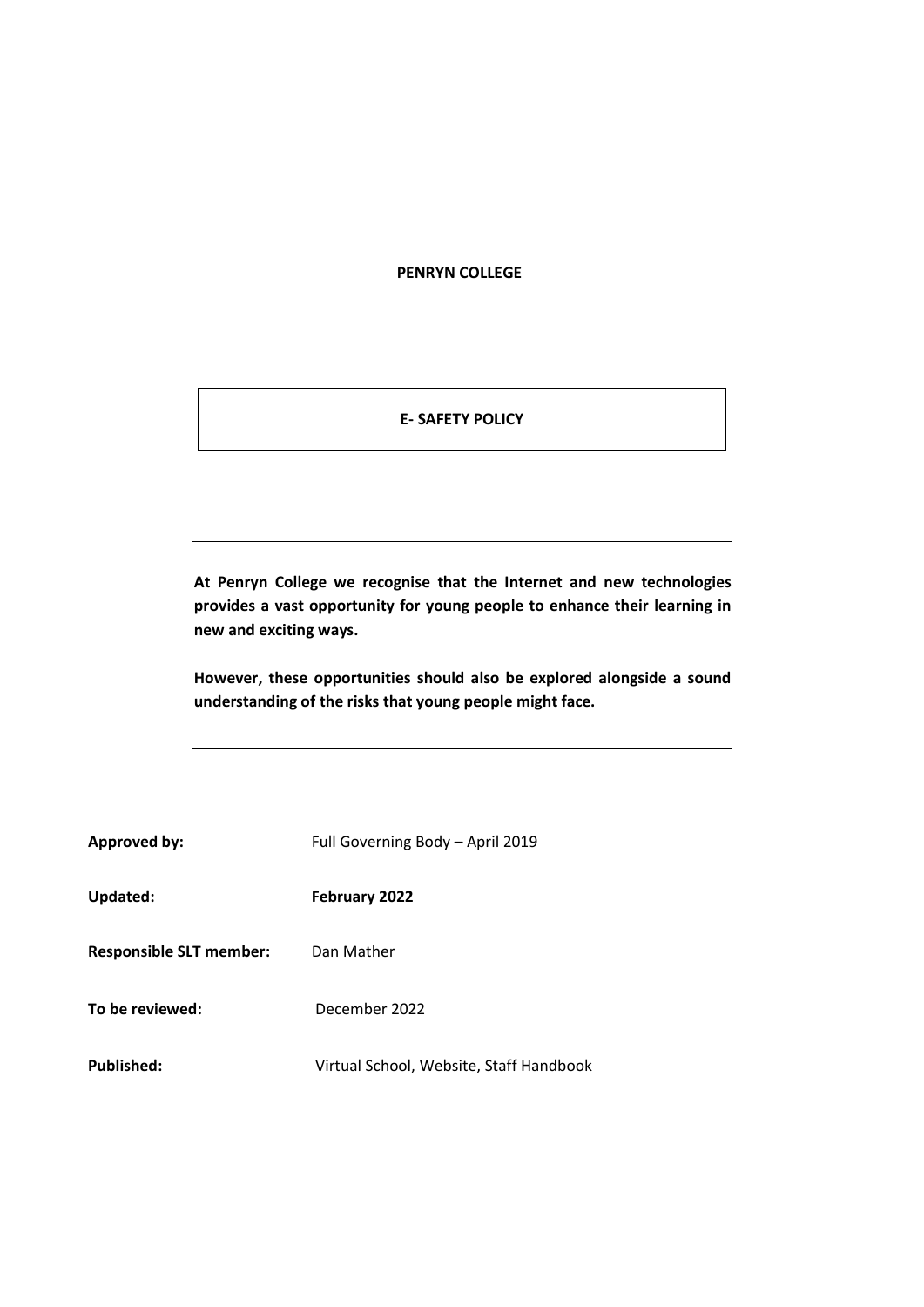### **Contents**

- Schedule for monitoring, review and development
- Roles and responsibilities
- Policy statements
- Use of digital and video images
- Data protection
- Communications
- Responding to breaches in the policy/sanctions

# **Appendices:**

| Appendix 1: | Parent/Carer Acceptable Use Policy                   |
|-------------|------------------------------------------------------|
| Appendix 2: | Staff/Volunteer Acceptable Use Policy                |
| Appendix 3: | Student Acceptable Use Policy                        |
| Appendix 4: | I-Pad Acceptable Use Policy                          |
| Appendix 5: | <b>Addressing Cyberbullying</b>                      |
| Appendix 6: | Addressing 'Sexting'                                 |
| Appendix 7: | PREVENT - Addressing the risks of Radicalisation     |
| Appendix 8: | <b>PREVENT</b> - Individual Vulnerability Assessment |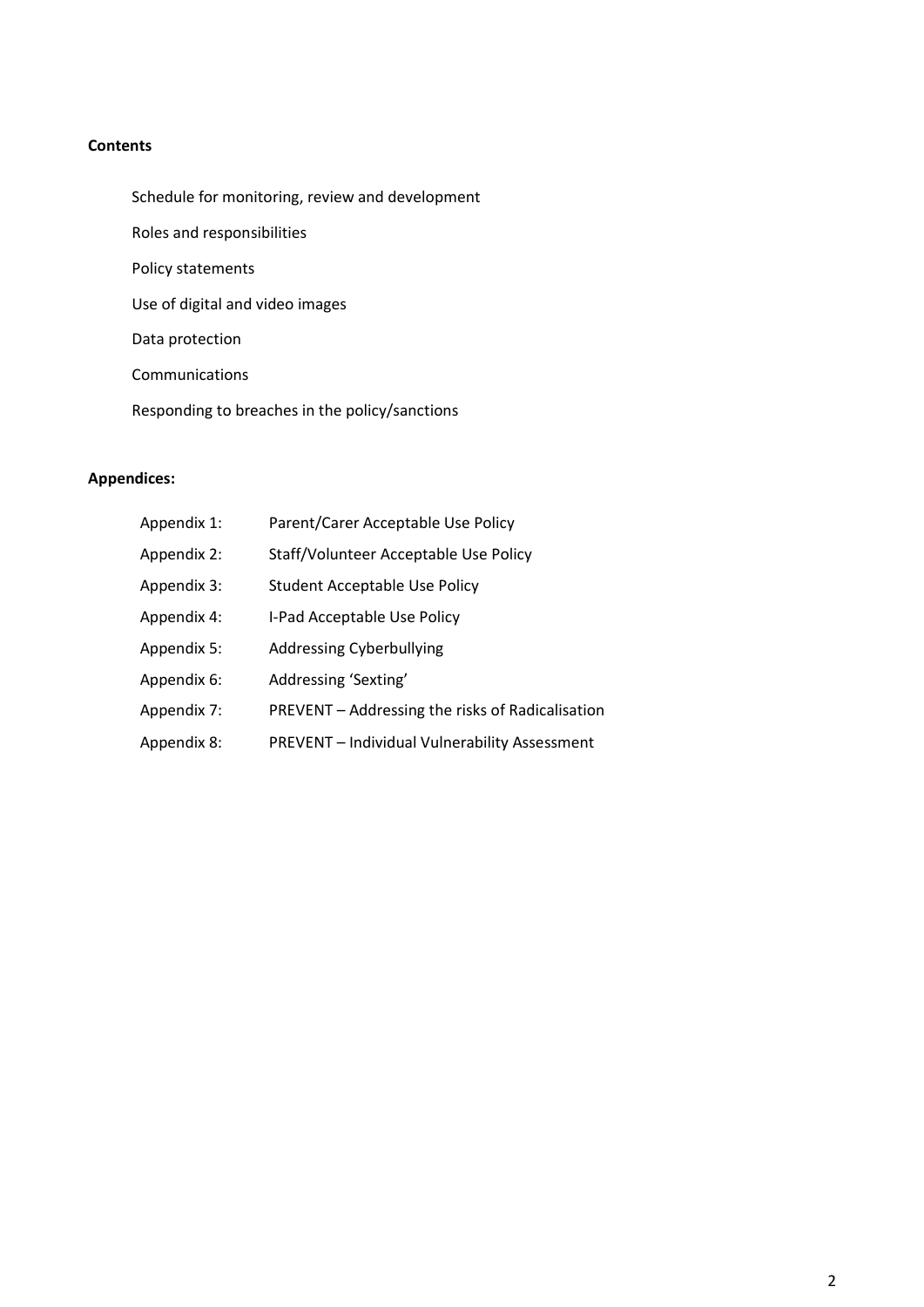### **This policy has been developed by a working group made up of:**

- ✓ *School E-Safety Officer (Designated Safeguarding Lead)*
- ✓ *Senior Leaders*
- ✓ *Teachers*
- ✓ *Administration Staff*
- ✓ *ICT Technical staff*

## **Consultation has taken place through the following:**

- ✓ *E-Safety Sub-committee meeting*
- ✓ *Parents Forum*
- ✓ *School Council (Student Acceptable Use Policy)*
- ✓ *SLT*
- ✓ *Student E-safety group*
- ✓ *Governors' Safeguarding Scrutiny Committee*

### **Schedule for Monitoring, Review and Development:**

| This E-safety policy was approved by the Full           | April 2019                                    |
|---------------------------------------------------------|-----------------------------------------------|
| Governing Body on:                                      |                                               |
| The implementation of this E-Safety Policy will be      | <b>Governors' Safeguarding Scrutiny Group</b> |
| monitored by the:                                       |                                               |
| Monitoring will take place at regular intervals:        | Annually                                      |
| The Student and Curriculum Committee will receive a     | Annually                                      |
| report on the implementation of the E-Safety Policy     |                                               |
| generated by the monitoring group (which will include   |                                               |
| anonymous details of E-Safety incidents) at regular     |                                               |
| intervals:                                              |                                               |
| The E-Safety Policy will be reviewed annually, or more  | December 2022                                 |
| regularly in the light of any significant new           | (Following changes to 'Keeping Children safe  |
| developments in the use of the technologies, new        | in Education' 2021)                           |
| threats to e-safety or incidents that have taken place. |                                               |
| The next anticipated review date will be:               |                                               |
| Should serious e-safety incidents take place, the       | LA Safeguarding Officer, Police               |
| following external persons / agencies should be         | Commissioner's Office                         |
| informed:                                               |                                               |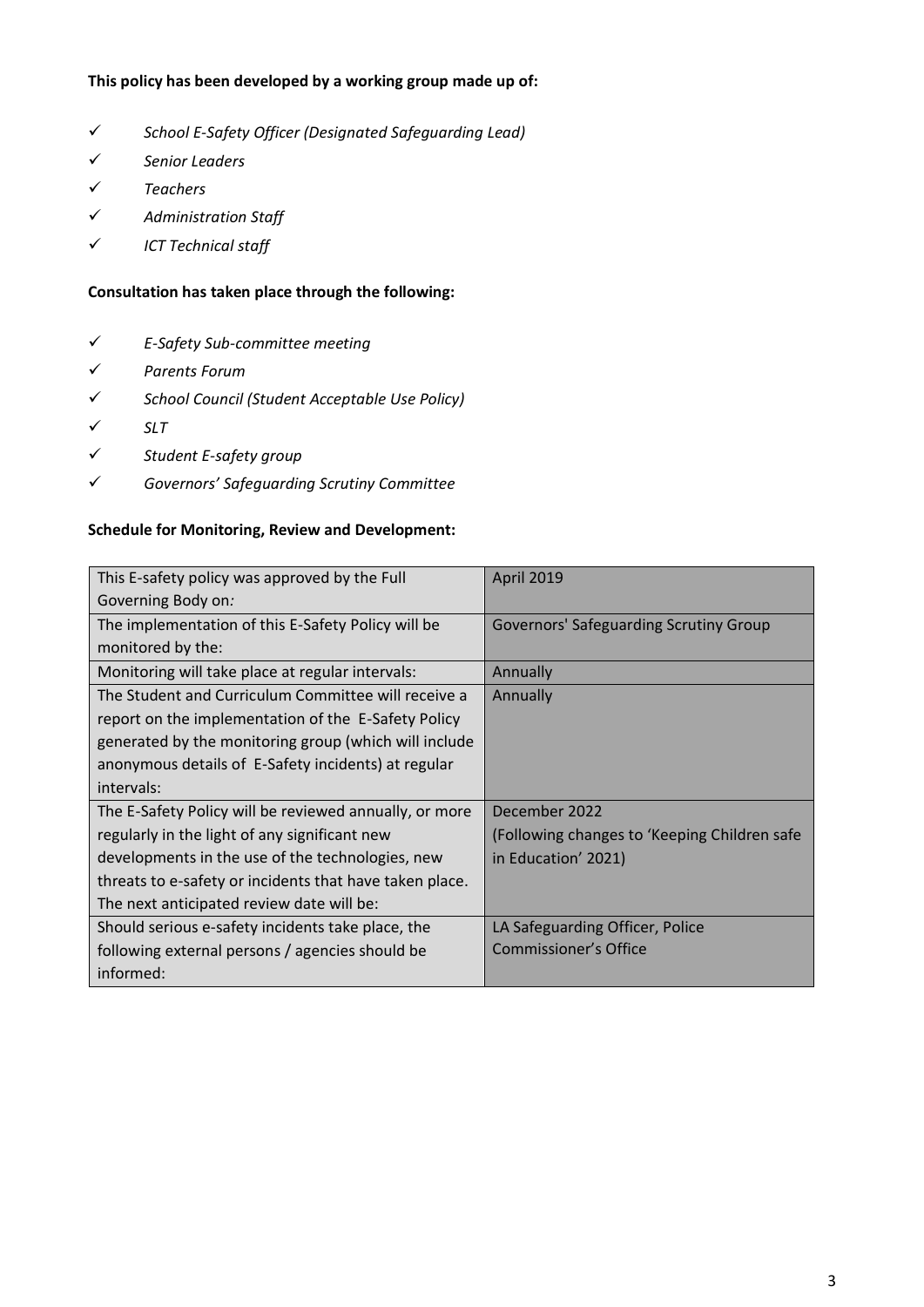### **The school will monitor the impact of the policy throughout the year using:**

- ✓ Logs of reported incidents
- ✓ SWGFL monitoring logs of internet activity (including sites visited)
- ✓ Internal monitoring data for network activity
- ✓ Monitoring of Filtering protocols and logs of reported incidents by E-safety Governor every Half Term
- ✓ Surveys / questionnaires/Governor Focus Groups of :
	- students / pupils (e.g. Ofsted "Tell-us" survey / CEOP ThinkUknow survey) parents / carers
		- staff

### **Scope of the Policy**

This policy applies to all members of the school community (including staff, students, Governors, volunteers, parents / carers, visitors, community users) who have access to and are users of school ICT systems, both in and out of school.

The Education and Inspections Act 2006 empowers Headteachers, to such extent as is reasonable, to regulate the behaviour of students / pupils when they are off the school site and empowers members of staff to impose disciplinary penalties for inappropriate behaviour. This is pertinent to incidents of cyberbullying, or other e-safety incidents covered by this policy, which may take place out of school, but is linked to membership of the school.

The school will deal with such incidents within this policy and associated behaviour and anti-bullying policies and will, where known, inform parents / carers of incidents of inappropriate e-safety behaviour that take place out of school.

The policy will also reflect the recommended practice and priorities as set out in, including 'Keeping Children Safe in Education September 2021'

#### **Roles and Responsibilities**

**Governors** are responsible for the approval of the E-Safety Policy and for reviewing its effectiveness. This will be carried out by the Governors receiving regular information about e-safety incidents and monitoring reports. There is a nominated E-Safety Governor **(Mark Parsons)** who will meet regularly with the E-Safety Co-ordinator / Officer to review e-safety incident logs, filtering/change control logs and report annually to the Governors Curriculum and Personnel Committee.

## **Headteacher and Senior Leaders**

- The Headteacher is responsible for ensuring the safety (including e-safety) of members of the school community, though the day to day responsibility for E-Safety will be delegated to the E-Safety Officer.
- The Headteacher/Senior Leaders are responsible for ensuring that the E-Safety Officer and other relevant staff receive suitable CPD to enable them to carry out their e-safety roles and to train other colleagues, as relevant
- The Headteacher/Senior Leaders will ensure that there is a system in place to allow for monitoring and support of those in school who carry out the internal e-safety monitoring role. This is to provide a safety net and also support to those colleagues who take on important monitoring roles.
- The Senior Leadership Team will receive monitoring reports from the E-Safety Officer twice a year.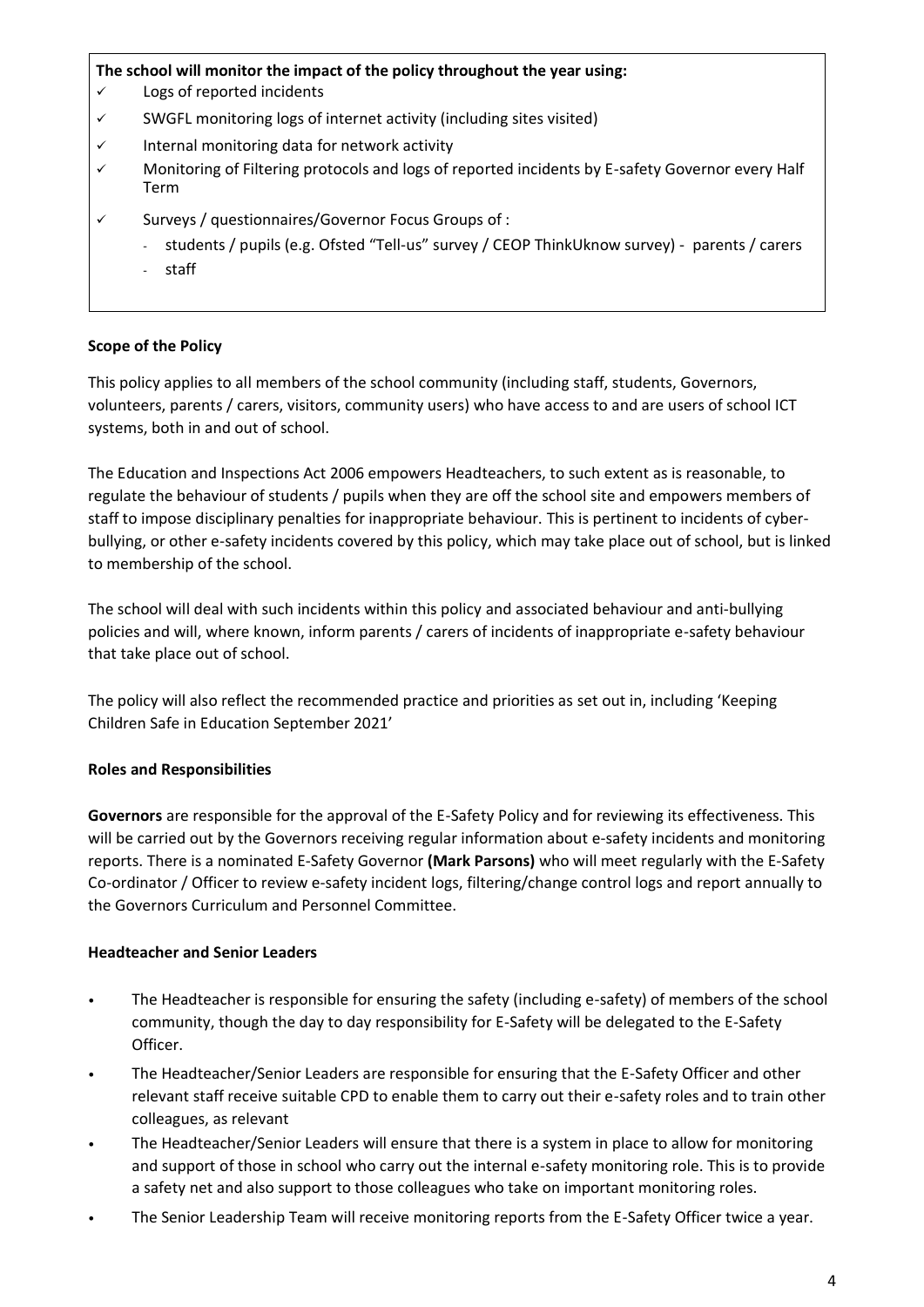• The Headteacher and another member of the Senior Leadership Team are aware of the procedures to be followed in the event of a serious e-safety allegation being made against a member of staff**.** (see SWGfL flow chart on dealing with e-safety incidents – included in a later section – "Responding to incidents of misuse" and relevant HR disciplinary procedures)

## **E-Safety Officer (Dan Mather):**

- ✓ leads the E-safety Committee
- $\checkmark$  takes day to day responsibility for e-safety issues and has a lead in establishing and reviewing the school E-Safety policies / documents
- ✓ ensures that all staff are aware of the procedures that need to be followed in the event of an E-Safety incident taking place
- $\checkmark$  ensures the Staff Development Co-ordinator provides training and advice for staff
- $\checkmark$  liaises with external agencies as appropriate
- ✓ liaises with school ICT technical staff
- $\checkmark$  receives reports of E-Safety incidents and creates a log of incidents to inform future E-Safety developments
- $\checkmark$  meets regularly with E-Safety Governor to discuss current issues, review incident logs and filtering / change control logs
- ✓ attends relevant meeting of Governors
- ✓ reports regularly to Senior Leadership Team
- ✓ ensures that national and local priorities and advice and guidance, such as that detailed in 'Keeping Children safe in Education September 2021', are shared with the E-safety Committee and all staff
- $\checkmark$  ensures that the school curriculum and Assembly programme addresses national and local E-safety priorities effectively

# **Network Manager/Technical staff:**

The Network Manager and ICT Technical Staff are responsible for ensuring:

- $\checkmark$  the school's ICT infrastructure is secure and is not open to misuse or malicious attack
- ✓ the school meets the E-Safety technical requirements outlined in the SWGFL Security Policy and Acceptable Usage Policy and any other relevant E-Safety Policy and guidance, including 'Keeping Children Safe in Education September 2021'
- $\checkmark$  users may only access the school's networks through a properly enforced password protection policy, in which passwords are regularly changed
- ✓ SWGFL is informed of issues relating to the filtering applied by the Grid
- ✓ the school's filtering policy, is applied and updated on a regular basis and that its implementation is not the sole responsibility of any single person
- $\checkmark$  that the Network Manager keeps up to date with E-Safety technical information in order to effectively carry out their E-Safety role and to inform and update others as relevant
- ✓ the use of the network/Virtual School (VS)/remote access/email is regularly monitored in order that any misuse or attempted misuse can be reported to the system administrator for investigation, action and if necessary refer to E-Safety Officer for sanction
- ✓ monitoring systems are implemented and updated as agreed in school policies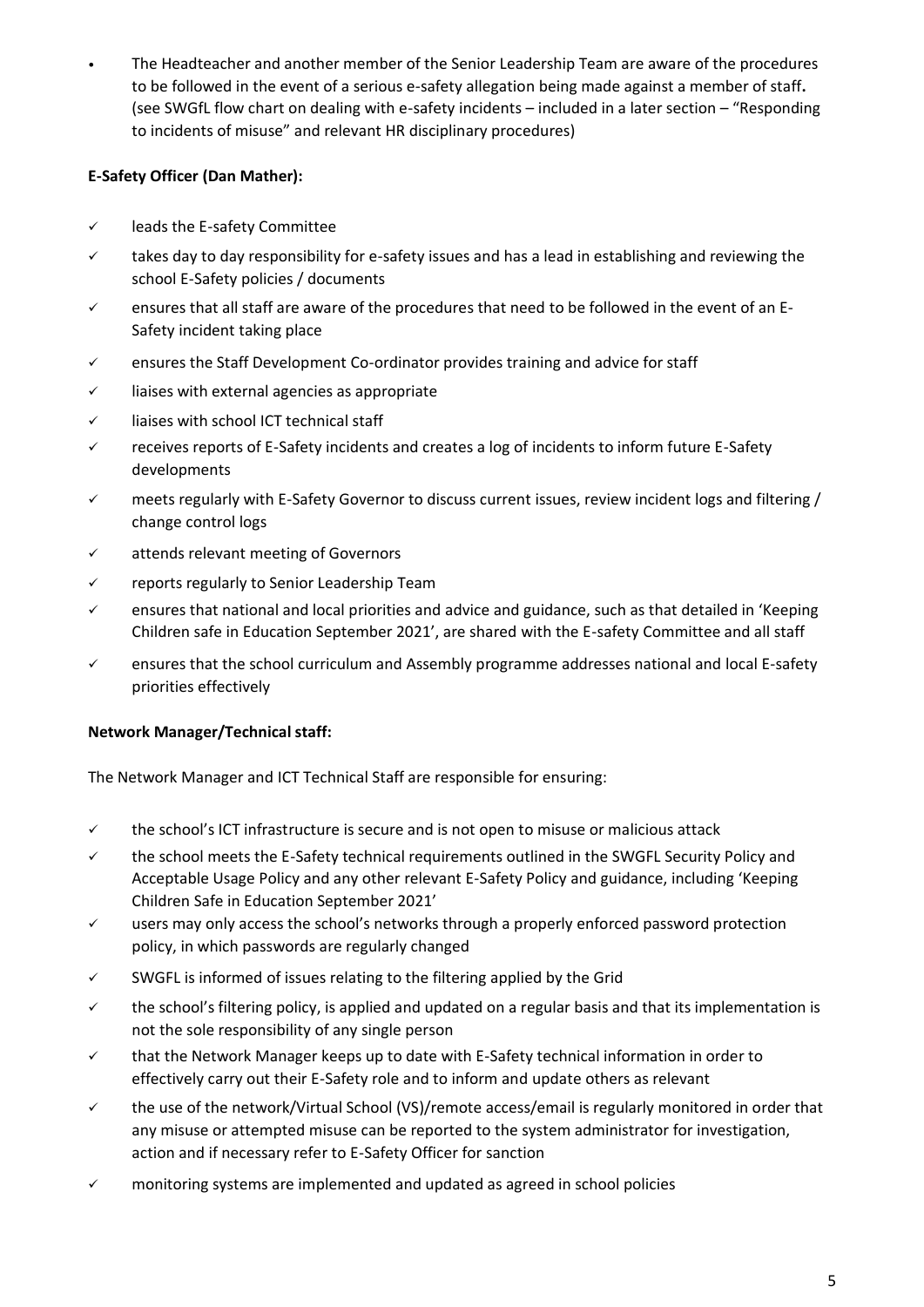Teaching and Support Staff are responsible for ensuring:

- $\checkmark$  they have an up to date awareness of E-Safety matters and have read and understand the current school E-Safety policy and practices
- they have read, understood and signed the school Staff Acceptable Use Policy (AUP)
- $\checkmark$  they report any suspected misuse or problem to the system administrator for investigation/action and, if appropriate sanction
- ✓ digital communications with pupils (email/Virtual School (VS)/voice) should be on a professional level and only carried out using official school systems
- $\checkmark$  E-Safety issues are embedded in all aspects of the curriculum and other school activities
- $\checkmark$  pupils understand and follow the school E-Safety and acceptable use policy
- ✓ pupils have a good understanding of research skills and the need to avoid plagiarism and uphold copyright regulations
- $\checkmark$  they monitor ICT activity in lessons, extra-curricular and extended school activities
- $\checkmark$  they are aware of E-Safety issues related to the use of mobile phones, cameras and hand held devices and that they monitor their use and implement current school policies with regard to these devices
- $\checkmark$  in lessons where internet use is pre-planned pupils should be guided to sites checked as suitable for their use and that processes are in place for dealing with any unsuitable material that is found in internet searches

**The Designated Safeguarding Lead (DSL)** is trained in E-Safety issues and is aware of the potential for serious child protection issues to arise from:

- sharing of personal data
- access to illegal/inappropriate materials
- inappropriate on-line contact with adults/strangers
- potential or actual incidents of grooming, including the dangers of Child Sexual Exploitation
- cyber-bullying, including 'Peer on Peer' abuse
- Radicalisation

# **E-Safety Committee (E-Safety Co-ordinator, System Administrator, Deputy Safeguarding Lead (DSL) and nominated governor):**

Members of the E-safety Committee will assist the E-Safety Officer with:

 $\checkmark$  the production, review and monitoring of the school E-Safety policy/documents and the school filtering policy

#### **Students:**

- $\checkmark$  are responsible for using the school ICT systems in accordance with the Student/Pupil Acceptable Use Policy and the iPad Acceptable Use Policy, which they will be expected to sign before being given access to school systems and their iPad
- $\checkmark$  have a good understanding of research skills and the need to avoid plagiarism and uphold copyright regulations
- ✓ need to understand the importance of reporting abuse, whether by adults or 'Peer on Peer' abuse, misuse or access to inappropriate materials and know how to do so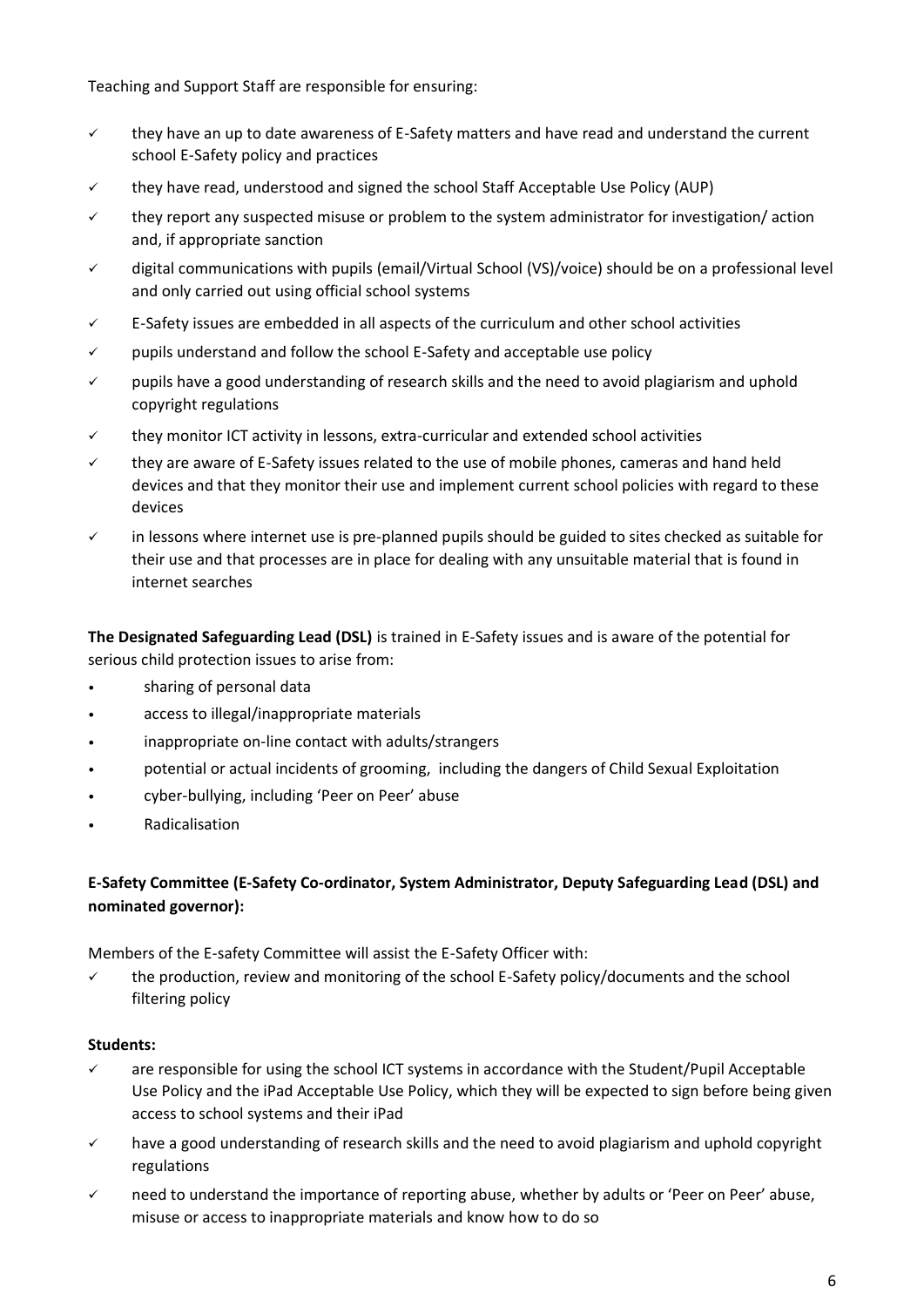- ✓ will be expected to know and understand school policies on the use of mobile phones, digital cameras and hand held devices. They should also know and understand school policies on the taking/use of images and on cyber-bullying. Students should also understand the consequences of breaking any such policies
- $\checkmark$  should understand the importance of adopting good E-Safety practice when using digital technologies out of school and realise that the school's E-Safety Policy covers their actions out of school, if related to their membership of the school

## **Parents:**

**Parents** play a crucial role in ensuring that their children understand the need to use the internet and mobile devices in an appropriate way. Research shows that many parents do not fully understand the issues and are less experienced in the use of ICT than their children. We will therefore take every opportunity to help parents understand these issues through parents' evenings, newsletters, letters, website/VLE and information about national and/or local E-Safety campaigns and literature. Parents and carers are responsible for:

- ✓ endorsing (by signature) the Student / Pupil Acceptable Use Policy/I-Pad Acceptable Use Policy
- $\checkmark$  accessing the school website / VLE / on-line student / pupil records in accordance with the relevant school Acceptable Use Policy

## **Community Users:**

Community Users who access school ICT systems as part of the Extended School provision are expected to sign a Community User AUP before being provided with access to school systems. All visitor users of the school ICT system, will do so as members of staff for a day and will be subject to the same user agreement as members of staff.

## **Policy Statements**

## **Education – students:**

The education of students in E-Safety is an essential part of the school's E-Safety provision. Students need the help and support of the school to recognise and avoid e-safety risks and build their resilience in the use of the internet and new technologies.

E-Safety education will be provided in the following ways:

- A planned E-Safety programme should be provided as part of ICT/PHSE/other lessons and should be regularly revisited – this will cover both the use of ICT and new technologies in school and outside school
- Key E-Safety messages should be reinforced as part of a planned programme of assemblies and tutorial/pastoral activities, including the risks of CSE and Radicalisation
- Students should be taught in all lessons to be critically aware of the materials and content they access on-line and be guided to validate the accuracy of information
- Students should be helped to understand the need for the student AUP and encouraged to adopt safe and responsible use of ICT, the internet and mobile devices both within and outside school
- Students should be taught to acknowledge the source of information used and to respect copyright when using material accessed on the internet
- Staff should act as good role models in their use of ICT, the internet and mobile devices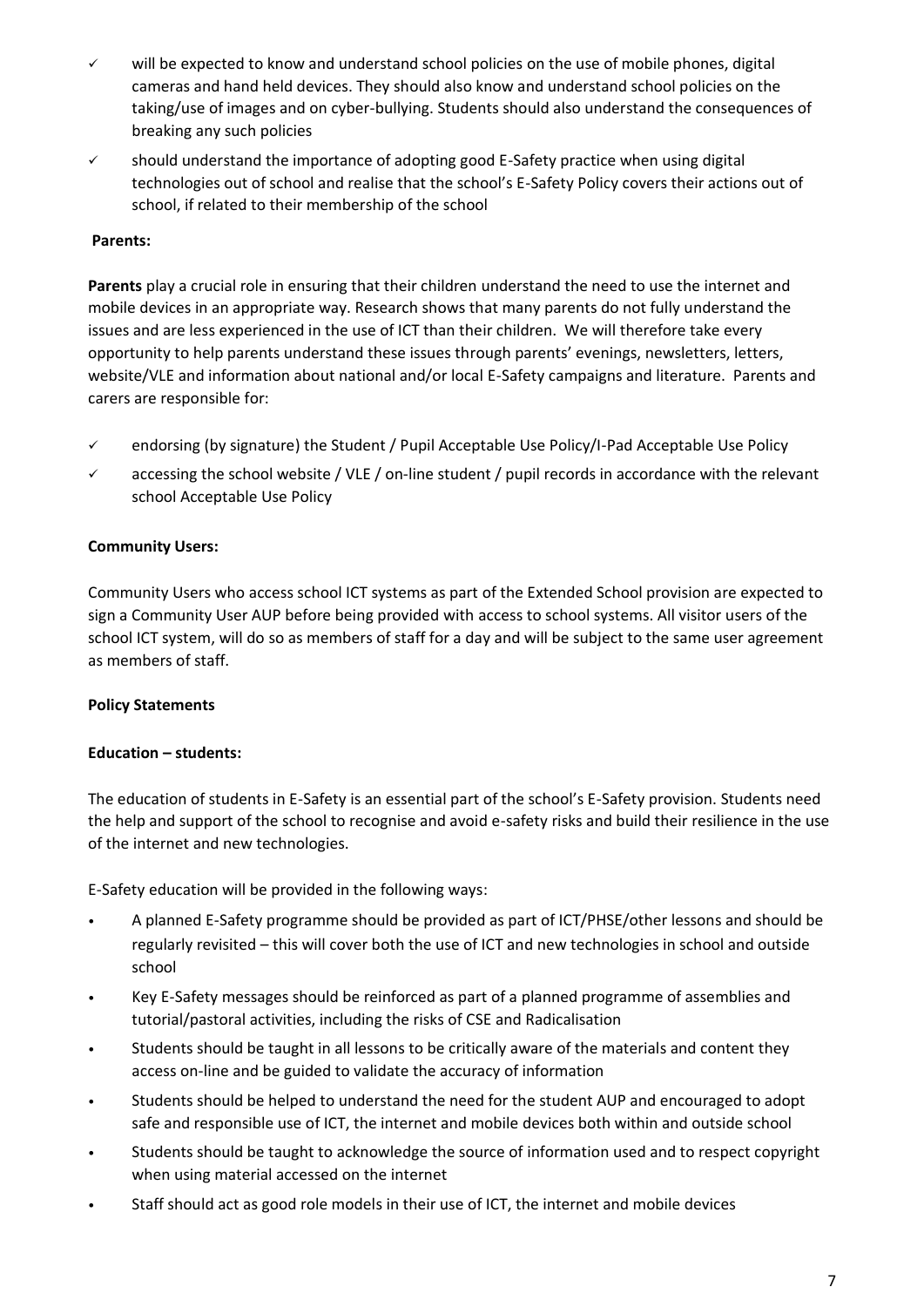- Where there is evidence that students have used social media or e-mail to abuse another student, the school will address this behaviour through restorative justice in addition to other appropriate sanctions detailed in the Behaviour Policy sanctions. Furthermore, as a school, where we believe criminal behaviour has been undertaken, will recommend the victims of any 'hate crime' or criminal misuse of social media, to contact the police prior to any school investigation taking place.'
- Annually we have an afternoon where we 'collapse' the timetable and deliver an E-safety lesson to all students.

## **Education – Parents/Carers:**

Many parents and carers have only a limited understanding of E-Safety risks and issues, yet they play an essential role in the education of their children and in the monitoring and regulation of the children's online experiences. Parents often either underestimate or do not realise how often children and young people come across potentially harmful and inappropriate material on the internet and are often unsure about what they would do about it. "There is a generational digital divide". (Byron Report).

The school will therefore seek to provide information and awareness to parents and carers through:

- Letters, newsletters, web site, VS
- Parents evenings and Parents Forum events
- Reference to E-safety websites

## **Education - Extended Schools:**

The school will offer family learning courses in ICT, media literacy and E-Safety so that parents and children can together gain a better understanding of these issues. Messages to the public around E- Safety should also be targeted towards grandparents and other relatives as well as parents. Everyone has a role to play in empowering children to stay safe while they enjoy these new technologies, just as it is everyone's responsibility to keep children safe in the non-digital world.

# **Education & Training – Staff:**

It is essential that all staff receive E-Safety training and understand their responsibilities, as outlined in this policy. Training will be offered as follows:

- A planned programme of formal E-Safety training will be delivered to staff. An audit of the E-Safety training needs of all staff will be carried out regularly
- All new staff should receive E-Safety training as part of their induction programme, ensuring that they fully understand the school E-Safety policy and Acceptable Use Policies
- The E-Safety Officer will receive regular updates through attendance at SWGFL /LA/other information/training sessions and by reviewing guidance documents released by SWGFL/LA and others.
- This E-Safety policy and its updates will be presented to and discussed by staff in staff/team meetings and/or INSET days. This will include raising awareness of the risks to students from CSE, 'Peer on Peer' abuse, and radicalisation
- The E-Safety Officer (or other nominated person) will provide advice, guidance and training to individuals as required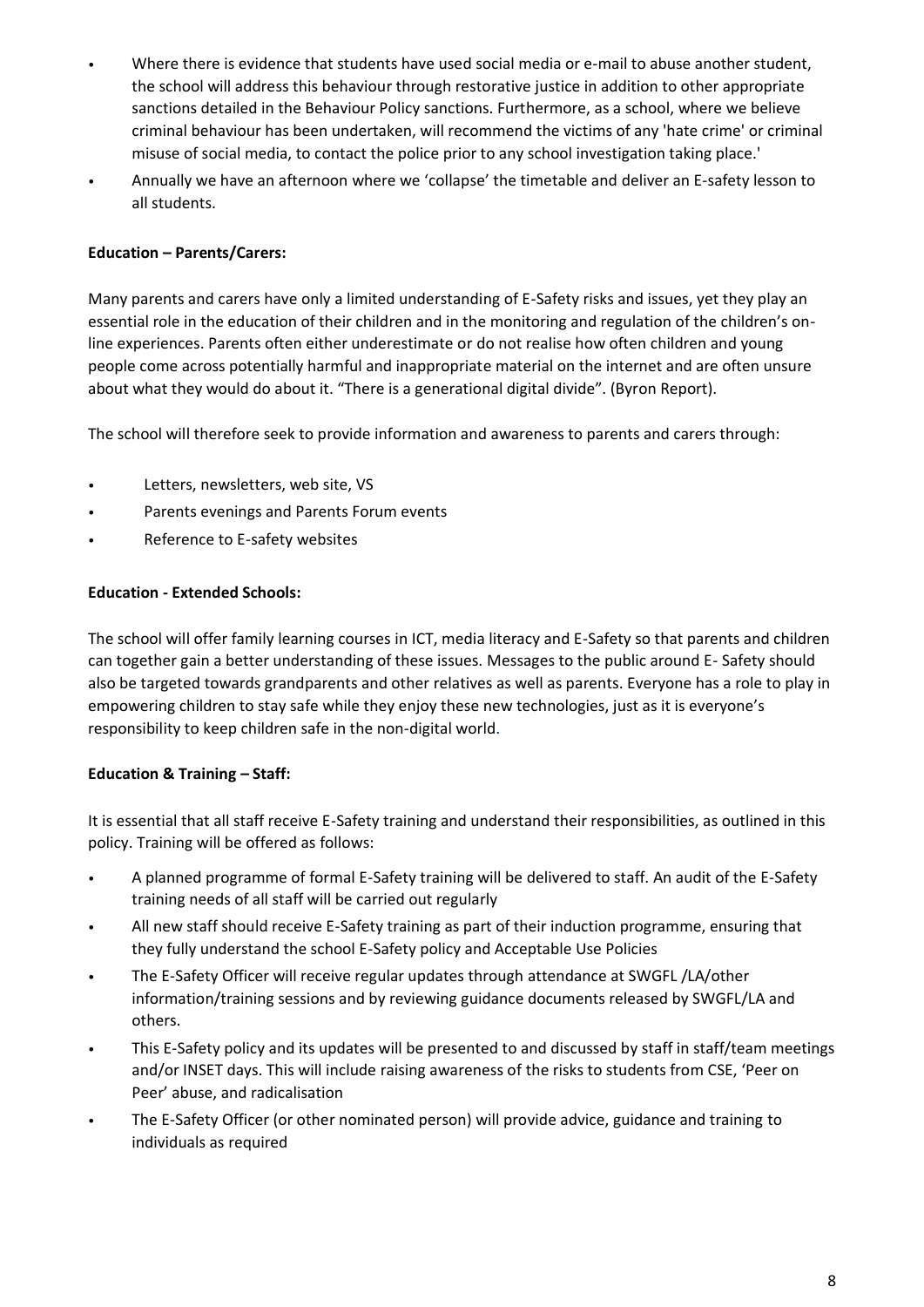## **Training – Governors:**

Governors should take part in E-Safety training and/or awareness sessions, with particular importance for those who are members of any sub-committee or group involved in ICT, E-Safety, health and safety and child protection. This may be offered in a number of ways:

- Attendance at training provided by the Local Authority, National Governors Association, SWGFL or other relevant organisation
- Participation in school training and information sessions for staff or parents
- Updates at Governors' Safeguarding Scrutiny Meetings each Half Term

# **ALL GOVERNORS SHOULD ATTEND TRAINING IN RELATION TO THE PREVENT AGENDA. Technical – infrastructure / equipment, filtering and monitoring:**

The school will be responsible for ensuring that the school infrastructure/network is as safe and secure as is reasonably possible and that policies and procedures approved within this policy are implemented. It will also need to ensure that the relevant people named in the above sections will be effective in carrying out their E-Safety responsibilities.

There will be regular reviews and audits of the safety and security of school ICT systems:

- Servers, wireless systems and cabling must be securely located and physical access restricted
- All users will have clearly defined access rights to school ICT systems**.** Details of the access rights available to groups of users will be recorded by the Network Manager and will be reviewed, at least annually, by the E-Safety Committee.
- All users will be provided with a username and password by the System Administrator who will keep an up to date record of users and their usernames. Users will be required to change their password if there has been any possibility of that password being compromised but users are expected to change passwords regularly as part of good E-Safety practice.
- The "master administrator" passwords for the school ICT system, used by the Network Manager (or other person) must also be available to the Headteacher or other nominated Senior Leader and kept in a secure place (e.g. school safe)
- Users will be made responsible for the security of their username and password and must not allow other users to access the systems using their log on details and must immediately report any suspicion or evidence that there has been a breach of security.
- The school maintains and supports the managed filtering service provided by SWGFL
- The school has provided enhanced user-level filtering.
- In the event of the Network Manager (or other person) needing to switch off the filtering for any reason, or for any user, this must be logged and carried out by a process that is agreed by the Headteacher (or other nominated Senior Leader).
- Any filtering issues should be reported immediately to SWGFL.
- Requests from staff for sites to be removed from the filtered list will be considered by the Network Manager and E-Safety Officer. If the request is agreed, this action will be recorded and logs of such actions shall be reviewed regularly by the E-Safety Committee
- School ICT technical staff regularly monitor and record the activity of users on the school ICT systems and users are made aware of this in the Acceptable Use Policy.
- Remote management tools are used by staff to control workstations and view users' activity.
- An appropriate system is in place for users to report any actual or potential E-Safety incident.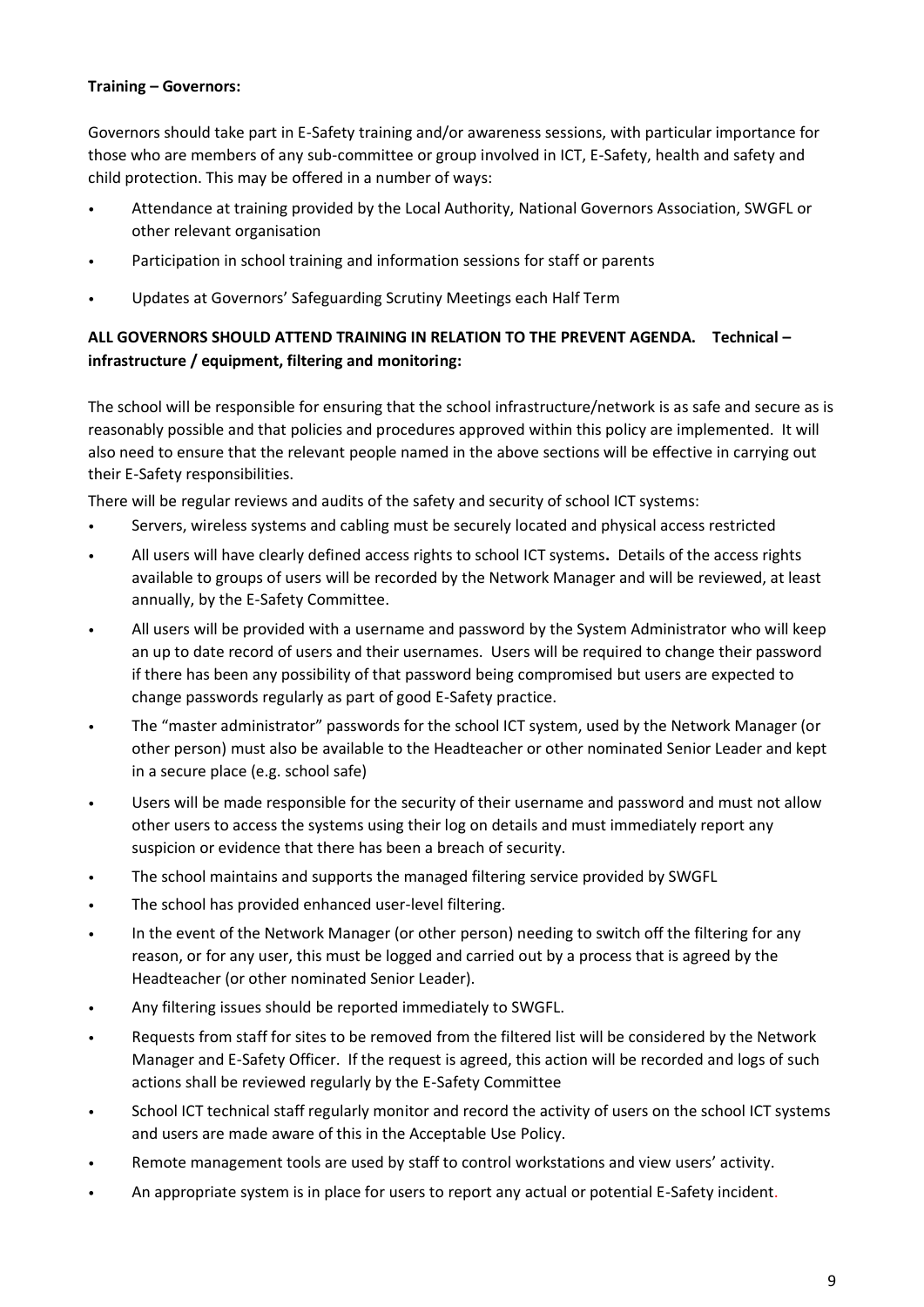- Appropriate security measures are in place to protect the servers, firewalls, routers, wireless systems, work stations, hand held devices etc. from accidental or malicious activities which might threaten the security of the school systems and data.
- An agreed policy is in place for the provision of temporary access of "guests" (e.g. trainee teachers, visitors) onto the school system.
- An agreed policy is in place regarding the downloading of executable files by users
- An agreed policy is in place regarding the extent of personal use that users (staff/students/pupils/ community users) and their family members are allowed on laptops and other portable devices that may be used out of school.
- An agreed policy is in place that forbids staff from installing programmes on school workstations/ portable devices without consultation with the Network Manager.
- An agreed policy is in place regarding the use of removable media (e.g. memory sticks/CDs/ DVDs) by users on school workstations or portable devices.
- The school infrastructure and individual workstations are protected by up to date anti-virus software.
- Personal data may not be sent over the internet or taken off the school site unless safely encrypted or otherwise secured.

## **Curriculum:**

E-safety should be a focus in all areas of the curriculum and staff should reinforce e-safety messages in the use of ICT across the curriculum.

- In lessons where internet use is pre-planned, it is best practice that students should be guided to sites checked as suitable for their use and that processes are in place for dealing with any unsuitable material that is found in internet searches.
- Where students are allowed to independently search the internet, e.g. using search engines, staff should be vigilant in monitoring the content of the websites the young people visit.
- It is accepted that from time to time, for good educational reasons, students may need to research topics (e.g. racism, drugs, and discrimination) that would normally result in internet searches being blocked. In such a situation, staff can request that the Network Manager (and other relevant person) can temporarily remove those sites from the filtered list for the period of study. Any request to do so, should be auditable, with clear reasons for the need.
- Students should be taught in all lessons to be critically aware of the materials and content they access on-line and be guided to validate the accuracy of information
- Students should be taught to acknowledge the source of information used and to respect copyright when using material accessed on the internet.

## **Use of digital and video images - Photographic, Video:**

The development of digital imaging technologies has created significant benefits to learning, allowing staff and students instant use of images that they have recorded themselves or downloaded from the internet. However, staff and students need to be aware of the risks associated with sharing images and with posting digital images on the internet. Those images may remain available on the internet forever and may cause harm or embarrassment to individuals in the short or longer term. There are many reported incidents of employers carrying out internet searches for information about potential and existing employees. The school will inform and educate users about these risks and will implement policies to reduce the likelihood of the potential for harm: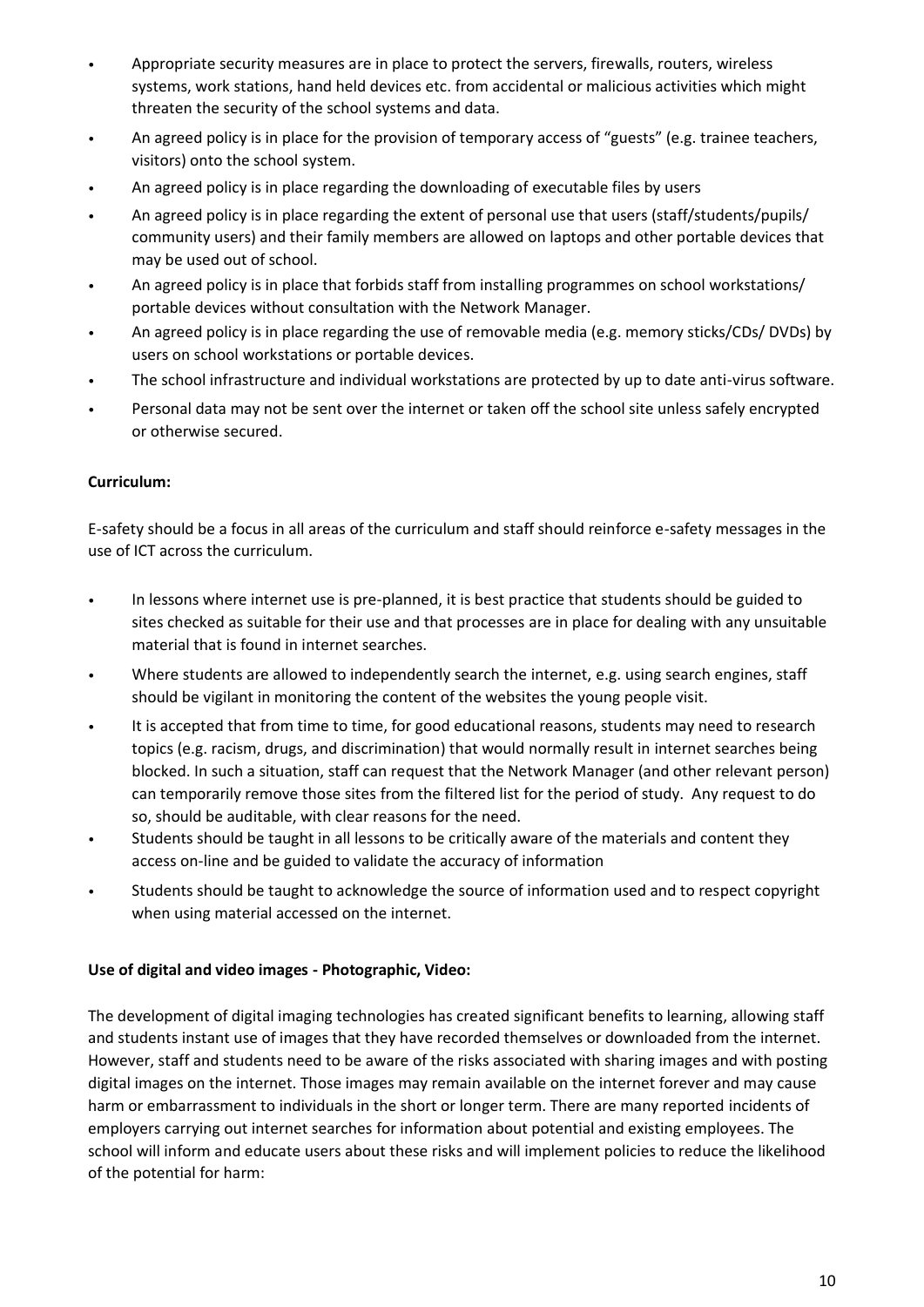- When using digital images, staff should inform and educate students about the risks associated with the taking, use, sharing, publication and distribution of images. In particular they should recognise the risks attached to publishing their own images on the internet e.g. on social networking sites.
- Staff are allowed to take digital/video images to support educational aims, but must follow school policies concerning the sharing, distribution and publication of those images. Those images should only be taken on school equipment; the personal equipment of staff should not be used for such purposes.
- Care should be taken when taking digital/video images that students are appropriately dressed and are not participating in activities that might bring the individuals or the school into disrepute.
- Students must not take, use, share, publish or distribute images of others without their permission
- Photographs published on the website, or elsewhere that include pupils will be selected carefully and will comply with good practice guidance on the use of such images.
- Students' full names will not be used anywhere on a website or blog, particularly in association with photographs.
- Pupil's work can only be published with the permission of the pupil and parents or carers.

### **Data Protection**

Personal data will be recorded, processed, transferred and made available according to the Data Protection Act 1998 which states that personal data must be:

- ✓ Fairly and lawfully processed
- ✓ Processed for limited purposes
- $\checkmark$  Adequate, relevant and not excessive
- ✓ Accurate
- $\checkmark$  Kept no longer than is necessary
- ✓ Processed in accordance with the data subject's rights
- ✓ Secure
- $\checkmark$  Only transferred to others with adequate protection.

#### **Staff must ensure that they:**

- $\checkmark$  At all times take care to ensure the safe keeping of personal data, minimising the risk of its loss or misuse.
- $\checkmark$  Use personal data only on secure password protected computers and other devices, ensuring that they are properly "logged-off" at the end of any session in which they are using personal data.
- ✓ Transfer data using encryption and secure password protected devices.

# **When personal data is stored on any portable computer system, USB stick or any other removable media:**

- $\checkmark$  the data must be encrypted and password protected
- $\checkmark$  the device must be password protected (many memory sticks, cards and other mobile devices cannot be password protected)
- $\checkmark$  the device must offer approved virus and malware checking software
- $\checkmark$  the data must be securely deleted from the device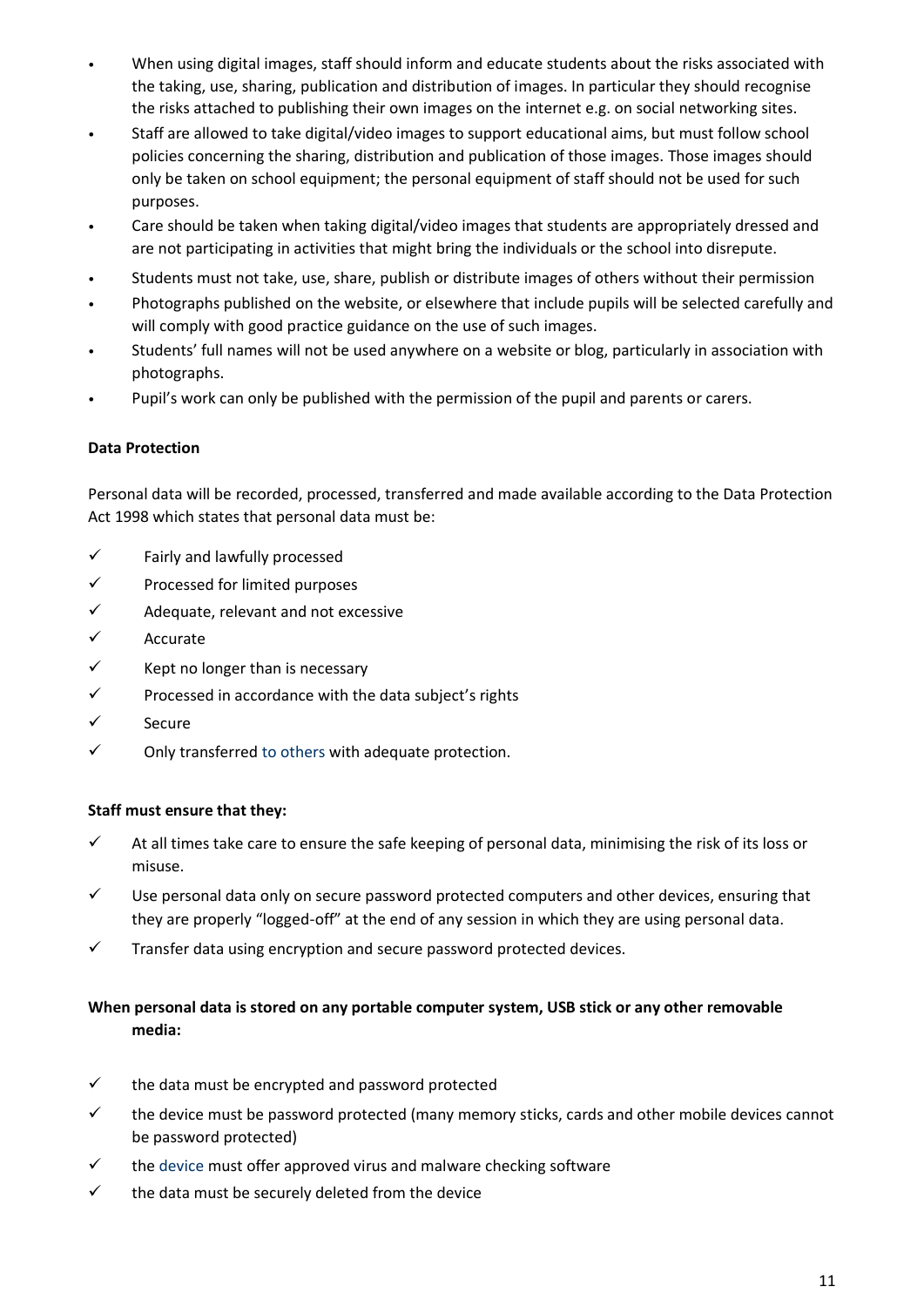## **Communications:**

A wide range of rapidly developing communications technologies has the potential to enhance learning. The following table shows how the school currently considers the benefit of using these technologies for education outweighs their risks or disadvantages:

|                                                                    | Staff & other adults<br>Students / Pupils |  |                                                                                  |             |         |                                |                                  |                |
|--------------------------------------------------------------------|-------------------------------------------|--|----------------------------------------------------------------------------------|-------------|---------|--------------------------------|----------------------------------|----------------|
| <b>Communication Technologies</b>                                  | Allowed                                   |  | Allowed<br>at certain<br>times<br>Allowed for<br>selected<br>staff<br>Not<br>Not |             | Allowed | Allowed<br>at certain<br>times | Allowed with<br>staff permission | Allowed<br>Not |
| Mobile phones may be brought to<br>school                          | ⊠                                         |  |                                                                                  |             | 区       |                                |                                  |                |
| Use of mobile phones in lessons                                    |                                           |  |                                                                                  | 区           |         |                                |                                  | 区              |
| Use of mobile phones in social time                                | 区                                         |  |                                                                                  |             | 区       |                                |                                  |                |
| Taking photos on mobile phones or<br>other camera devices          | ⊠*                                        |  |                                                                                  |             |         | 区                              |                                  |                |
| Use of hand held devices e.g. PDAs,<br><b>PSPs</b>                 | 区                                         |  |                                                                                  |             |         | 区                              |                                  |                |
| Use of personal email addresses in<br>school, or on school network |                                           |  |                                                                                  | <b>X</b> ** |         |                                |                                  | 区              |
| Use of school email for personal<br>emails                         | ⊠                                         |  |                                                                                  |             |         | 区                              |                                  |                |
| Use of chat rooms / facilities                                     | ⊠                                         |  |                                                                                  |             |         |                                |                                  | 区              |
| Use of instant messaging                                           | 区                                         |  |                                                                                  |             |         | 区                              |                                  |                |
| Use of social networking sites                                     |                                           |  |                                                                                  | 区           |         |                                |                                  | 区              |
| Use of blogs                                                       | ⊠                                         |  |                                                                                  |             |         | 図                              |                                  |                |

\*These images should only be taken on school equipment

\*\*Unless under exceptional circumstances and agreed with the Network Manager and the E-Safety Officer

When using communication technologies the school considers the following as good practice:

- $\checkmark$  The official school email service may be regarded as safe and secure and is monitored. Staff and pupils should therefore use only the school email service to communicate with others when conducting school business.
- $\checkmark$  Users need to be aware that email communications may be monitored.
- $\checkmark$  Users must immediately report, to the nominated person in accordance with the school policy, the receipt of any email that makes them feel uncomfortable, is offensive, threatening or bullying in nature and must not respond to any such email.
- Any digital communication between staff and pupils or parents/carers (email, chat, VS etc.) must be professional in tone and content. These communications may only take place on official (monitored) school systems. Personal email addresses, text messaging or public chat/ social networking programmes must not be used for these communications.
- $\checkmark$  Pupils should be taught about email safety issues, such as the risks attached to the use of personal details. They should also be taught strategies to deal with inappropriate emails and be reminded of the need to write emails clearly and correctly and not include any unsuitable or abusive material
- $\checkmark$  Personal information should not be posted on the school website and only official email addresses should be used to identify members of staff.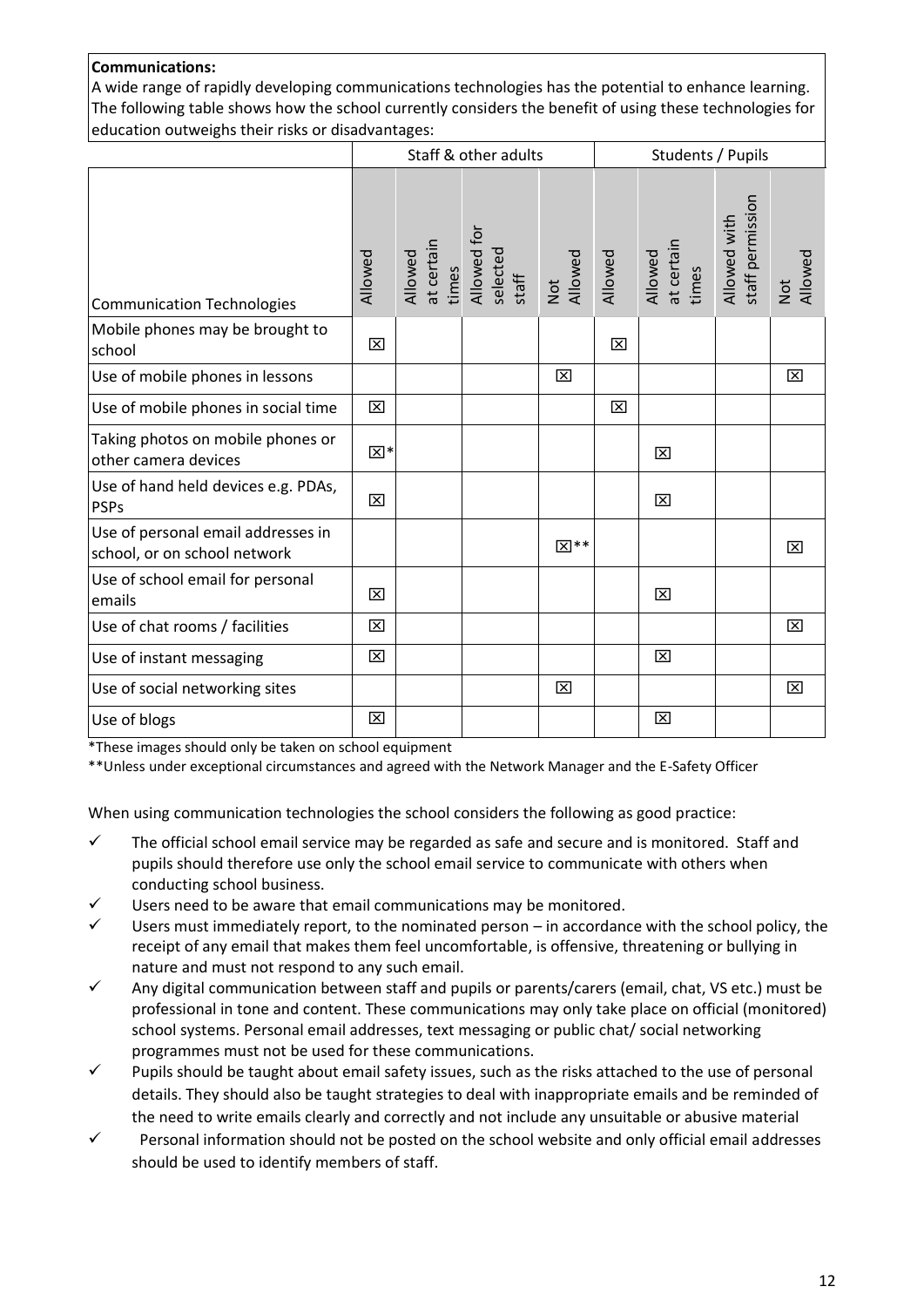## **Unsuitable / inappropriate activities:**

Some internet activity e.g. accessing child abuse images or distributing racist material is illegal and would obviously be banned from school and all other ICT systems. Other activities e.g. Cyberbullying would be banned and could lead to criminal prosecution. There are however a range of activities which may, generally, be legal but would be inappropriate in a school context, either because of the age of the users or the nature of those activities.

The school believes that the activities referred to in the following section would be inappropriate in a school context and that users, as defined below, should not engage in these activities in school or outside school when using school equipment or systems. The school policy restricts certain internet usage as follows:

| <b>User Actions:</b><br>Users shall not visit internet sites, make, post, download, upload, data                           | Acceptable | Acceptable<br>nominated | Unacceptable | Unacceptable<br>and illegal |
|----------------------------------------------------------------------------------------------------------------------------|------------|-------------------------|--------------|-----------------------------|
| transfer, communicate or pass on, material, remarks, proposals or                                                          |            | $\tilde{\sigma}$        |              |                             |
| comments that contain or relate to:                                                                                        |            |                         |              |                             |
| child sexual abuse images                                                                                                  |            |                         |              | x                           |
| promotion or conduct of illegal acts, e.g. under the child protection,<br>obscenity, computer misuse and fraud legislation |            |                         |              | x                           |
| adult material that potentially breaches the Obscene Publications Act in                                                   |            |                         |              |                             |
| the UK                                                                                                                     |            |                         |              | x                           |
| criminally racist material in UK                                                                                           |            |                         |              | x                           |
| pornography                                                                                                                |            |                         | X            |                             |
| promotion of any kind of discrimination                                                                                    |            |                         | X            |                             |
| promotion of racial or religious hatred                                                                                    |            |                         | x            |                             |
| threatening behaviour, including promotion of physical violence or                                                         |            |                         | X            |                             |
| mental harm                                                                                                                |            |                         |              |                             |
| any other information which may be offensive to colleagues or                                                              |            |                         | X            |                             |
| breaches the integrity of the ethos of the school or brings the school                                                     |            |                         |              |                             |
| into disrepute                                                                                                             |            |                         |              |                             |
| Using school systems to run a private business                                                                             |            |                         | X            |                             |
| Use systems, applications, websites or other mechanisms that bypass                                                        |            |                         | X            |                             |
| the filtering or other safeguards                                                                                          |            |                         |              |                             |
| employed by SWGFL and / or the school                                                                                      |            |                         |              |                             |
| Uploading, downloading or transmitting commercial software or any                                                          |            |                         | X            |                             |
| copyrighted materials belonging to third parties, without the necessary                                                    |            |                         |              |                             |
| licensing permissions                                                                                                      |            |                         |              |                             |
| Revealing or publicising confidential or proprietary information (e.g.                                                     |            |                         | X            |                             |
| financial / personal information, databases, computer / network access                                                     |            |                         |              |                             |
| codes and passwords)                                                                                                       |            |                         |              |                             |
| Creating or propagating computer viruses or other harmful files                                                            |            |                         |              | X                           |
| On-line gambling                                                                                                           |            | x                       |              |                             |
| On-line shopping / commerce                                                                                                |            | x                       |              |                             |
| File sharing in accordance with Penryn College's policies                                                                  |            | x                       |              |                             |
| Use of social networking sites                                                                                             |            | x                       |              |                             |
| Use of video broadcasting e.g. YouTube                                                                                     |            | X                       |              |                             |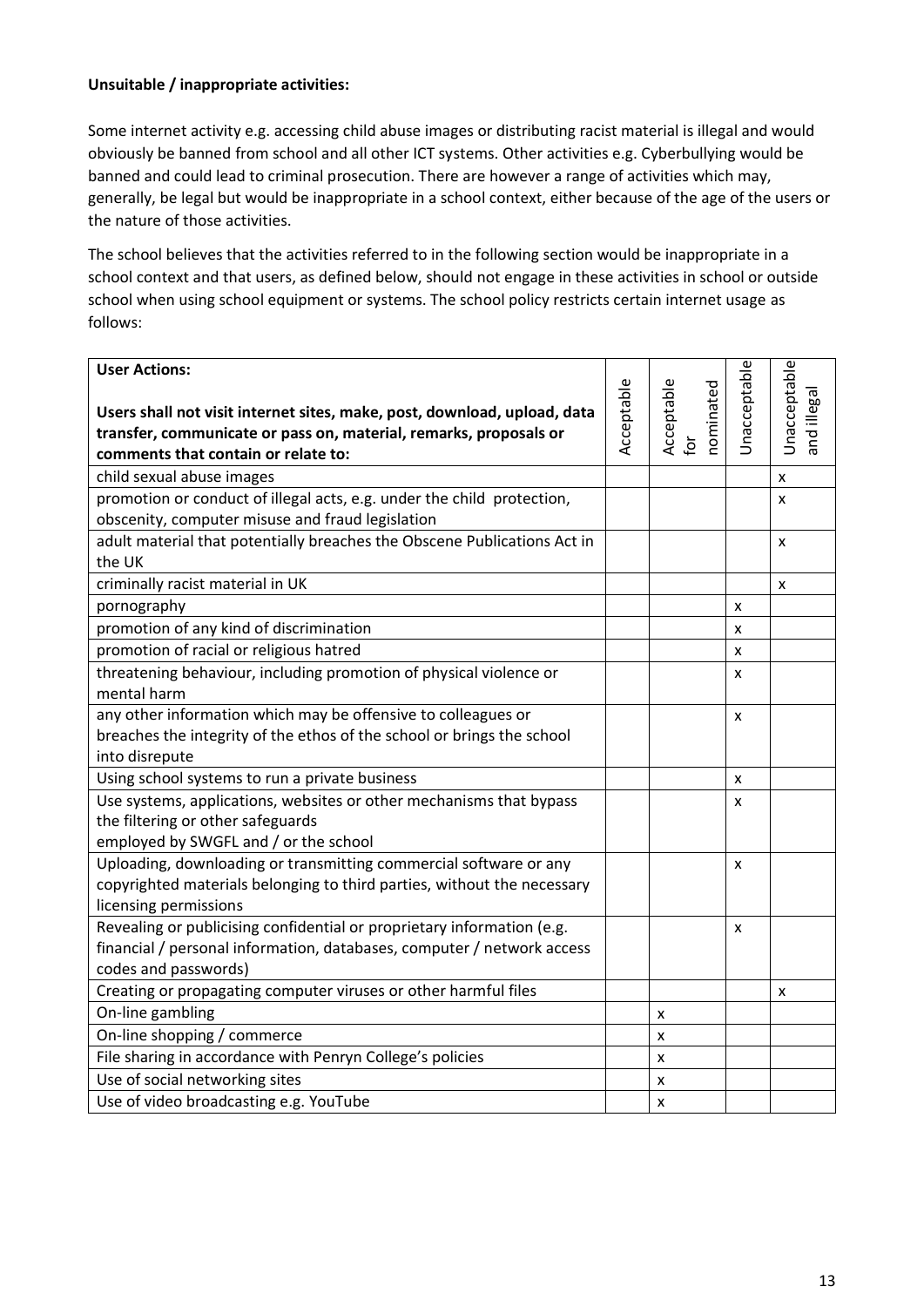## **Responding to incidents of misuse:**

It is hoped that all members of the school community will be responsible users of ICT, who understand and follow this policy. However, there may be times when infringements of the policy could take place, through careless or irresponsible or, very rarely, through deliberate misuse. Listed below are the responses that will be made to any apparent or actual incidents of misuse:

If any apparent or actual misuse appears to involve illegal activity i.e.

- child sexual abuse images
- adult material which potentially breaches the Obscene Publications Act
- criminally racist material
- other criminal conduct, activity or materials

The SWGFL flow chart – below should be consulted and actions followed in line with the flow chart, in particular the sections on reporting the incident to the police and the preservation of evidence.



If members of staff suspect that misuse might have taken place, but that the misuse is not illegal (as above) it is essential that correct procedures are used to investigate, preserve evidence and protect those carrying out the investigation. In such event the SWGFL "Procedure for Reviewing Internet Sites for Suspected Harassment and Distress" should be followed. This can be found on the SWGFL Safe website within the "Safety and Security booklet". This guidance recommends that more than one member of staff is involved in the investigation which should be carried out on a "clean" designated computer.

It is more likely that the school will need to deal with incidents that involve inappropriate rather than illegal misuse. It is important that any incidents are dealt with as soon as possible in a proportionate manner, and that members of the school community are aware that incidents have been dealt with. It is intended that incidents of misuse will be dealt with through normal behaviour / disciplinary procedures as follows:

## **Sanctions**

## **For Students:**

## Level 1:

- Pupil is given a verbal reprimand by Class Teacher/ tutor and the incident is logged on Behaviour Manager
- Repeated offences will result in meeting with a Senior Leader and the E-Safety Officer and the incident will be logged.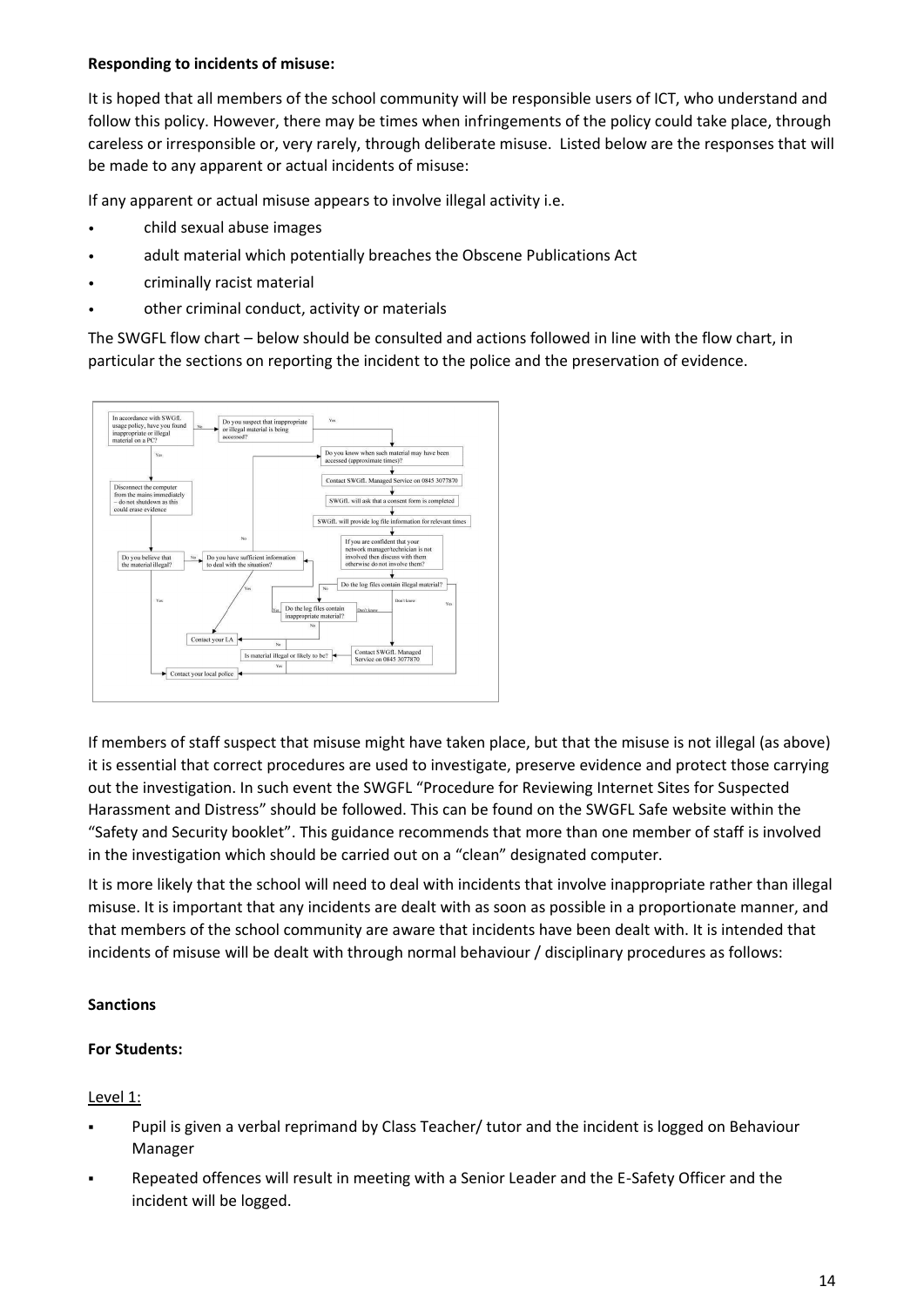- **EXECTED Letter will be sent to parents/guardians informing them of the incident and reminding them of the** Student Acceptable Use Policy.
- Head of House informed.
- Three or more offences will escalate to level 2 sanction.

## Level 2:

- **•** Letter is sent to parents/guardians informing them of the incident and reminding them of the Student Acceptable Use Policy. Head of House informed.
- Repeated offence Parent is requested to attend meeting to resign the Student AUP.
- Three or more offences Headteacher notified and will escalate to level 3 sanction.

## Level 3:

- If a criminal activity is involved then the matter will be referred to the Police.
- If the activity is not illegal the Headteacher is consulted and action will be taken on a case to case basis but may involve detention/removal of email access/removal of internet access rights and/or exclusion.

## **For Staff**

## Level 1:

Member of staff is given a verbal reminder (and reprimand if appropriate) by the Headteacher or SLT link and the incident is logged on their personnel file and also logged on E-Safety file. Repeated offences will be reported to Headteacher

## Level 2:

Letter from Headteacher is sent to member of staff reminding them of AUP and a copy of the letter is placed on their Personnel file.

## Level 3

Breaches at this level could result in a suspension/referral to Governors and in the event of illegal activities, the involvement of the police.

# **Students:**

| Incidents:                                                                                                                                                      | $\frac{1}{2}$ |    | $\omega$<br>evel |
|-----------------------------------------------------------------------------------------------------------------------------------------------------------------|---------------|----|------------------|
| Deliberately accessing or trying to access material that could be considered illegal (see list in<br>earlier section on unsuitable / inappropriate activities). |               | ΙX |                  |
| Unauthorised use of non-educational sites during lessons                                                                                                        |               |    |                  |
| Unauthorised use of mobile phone / digital camera / other handheld device (see also Mobile<br>Phone Policy)                                                     |               |    |                  |
| Unauthorised use of social networking / instant messaging / personal email                                                                                      |               | ΙX |                  |
| Unauthorised downloading or uploading of files                                                                                                                  |               | ΙX |                  |
| Allowing others to access school network by sharing username and passwords                                                                                      |               | ΙX |                  |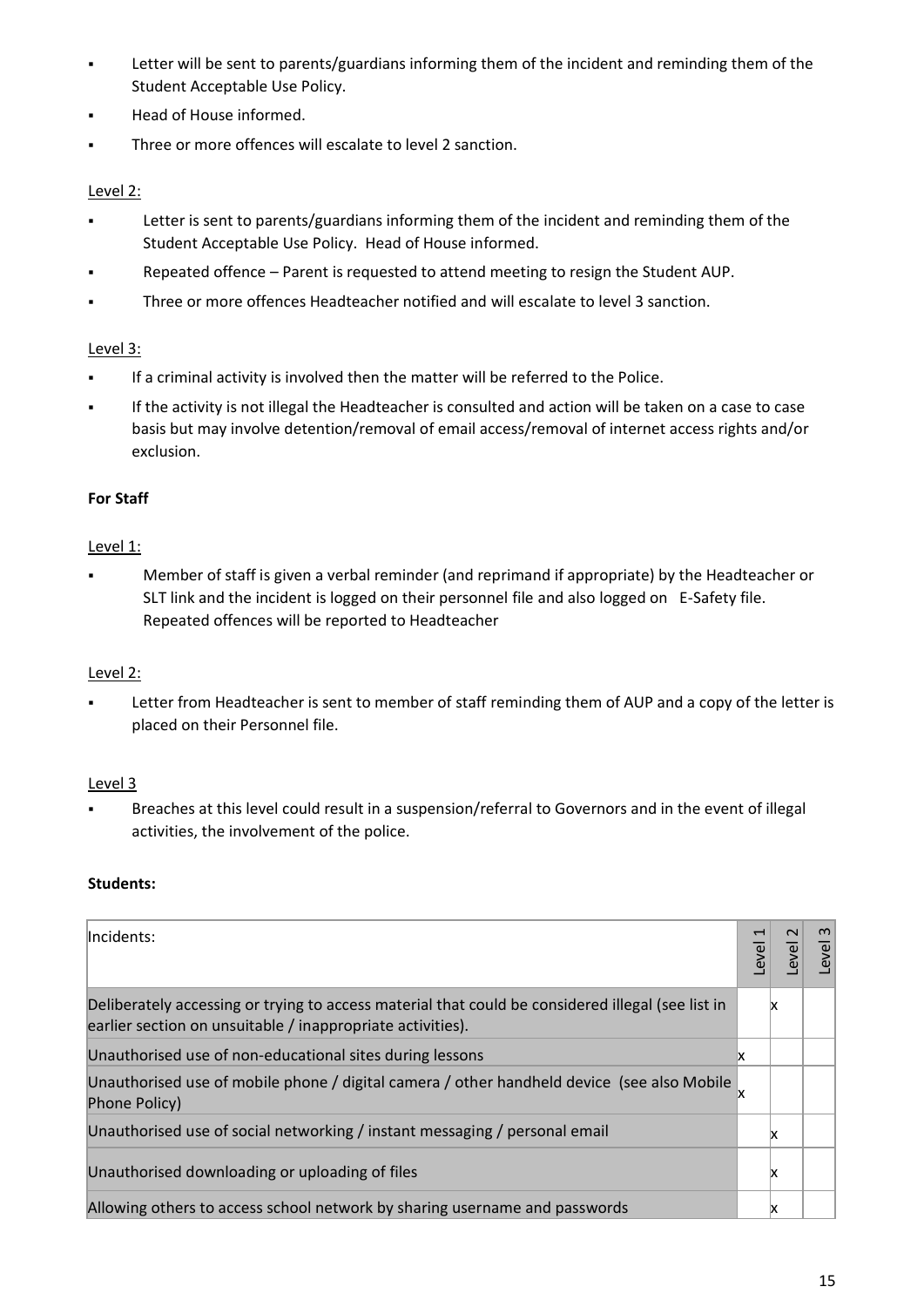| Incidents:                                                                                                                 | Level | $\sim$<br><b>Level</b> | $\omega$<br>Level |
|----------------------------------------------------------------------------------------------------------------------------|-------|------------------------|-------------------|
| Attempting to access or accessing the school network, using another student's / pupil's<br>account                         |       | x                      |                   |
| Attempting to access or accessing the school network, using the account of a member of staff                               |       | x                      |                   |
| Corrupting or destroying the data of other users                                                                           |       | x                      |                   |
| Sending an email, text or instant message that is regarded as offensive, harassment or of a<br>bullying nature             |       | x                      | x                 |
| Continued infringements of the above, following previous warnings or sanctions                                             |       |                        | x                 |
| Actions which could bring the school into disrepute or breach the integrity of the ethos of the<br>school                  |       | x                      |                   |
| Using proxy sites or other means to subvert the school's filtering system                                                  |       | x                      |                   |
| Accidentally accessing offensive or pornographic material and failing to report the incident                               | lх.   | x                      |                   |
| Deliberately accessing or trying to access offensive or pornographic material                                              |       | x                      | x                 |
| Receipt or transmission of material that infringes the copyright of another person or infringes<br>the Data Protection Act |       |                        | x                 |

## **Staff:**

| Incidents:                                                                                                                                                            | Level | 2<br>Level | Level 3 |
|-----------------------------------------------------------------------------------------------------------------------------------------------------------------------|-------|------------|---------|
| Deliberately accessing or trying to access material that could be considered illegal (see list in<br>earlier section on unsuitable / inappropriate activities).       |       |            | x       |
| Excessive or inappropriate personal use of the internet / social networking sites / instant<br>messaging / personal email                                             |       | x          |         |
| Unauthorised downloading or uploading of files                                                                                                                        |       | x          |         |
| Allowing others to access school network by sharing username and passwords or attempting<br>to access or accessing the school network, using another person's account |       | x          |         |
| Careless use of personal data e.g. holding or transferring data in an insecure manner                                                                                 |       |            | x       |
| Deliberate actions to breach data protection or network security rules                                                                                                |       |            | x       |
| Corrupting or destroying the data of other users or causing deliberate damage to hardware or<br>software                                                              |       | x          | x       |
| Sending an email, text or instant message that is regarded as offensive, harassment or of a<br>bullying nature                                                        |       | x          | x       |
| Using personal email / social networking / instant messaging / text messaging to carrying out<br>digital communications with students / pupils                        |       | x          | x       |
| Actions which could compromise the staff member's professional standing                                                                                               | x     | x          | x       |
| Actions which could bring the school into disrepute or breach the integrity of the ethos of<br>the school                                                             |       | x          | x       |
| Using proxy sites or other means to subvert the school's filtering system                                                                                             |       | x          |         |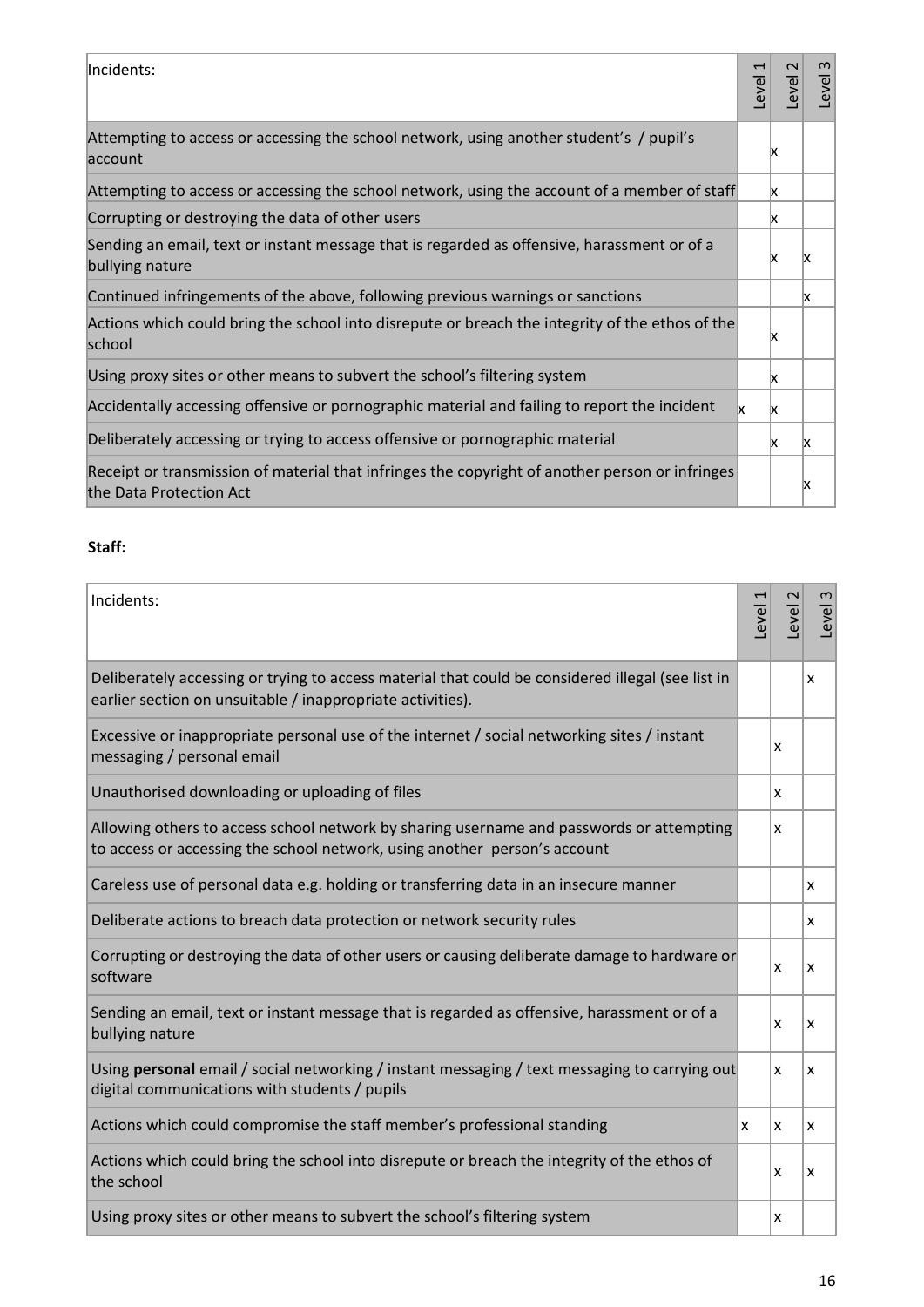| Incidents:                                                                                   |   | $\sim$ | $\infty$<br>evel |
|----------------------------------------------------------------------------------------------|---|--------|------------------|
| Accidentally accessing offensive or pornographic material and failing to report the incident | X | x      |                  |
| Deliberately accessing or trying to access offensive or pornographic material                |   |        | x                |
| Breaching copyright or licensing regulations                                                 |   |        | х                |
| Continued infringements of the above, following previous warnings or sanctions               |   |        | х                |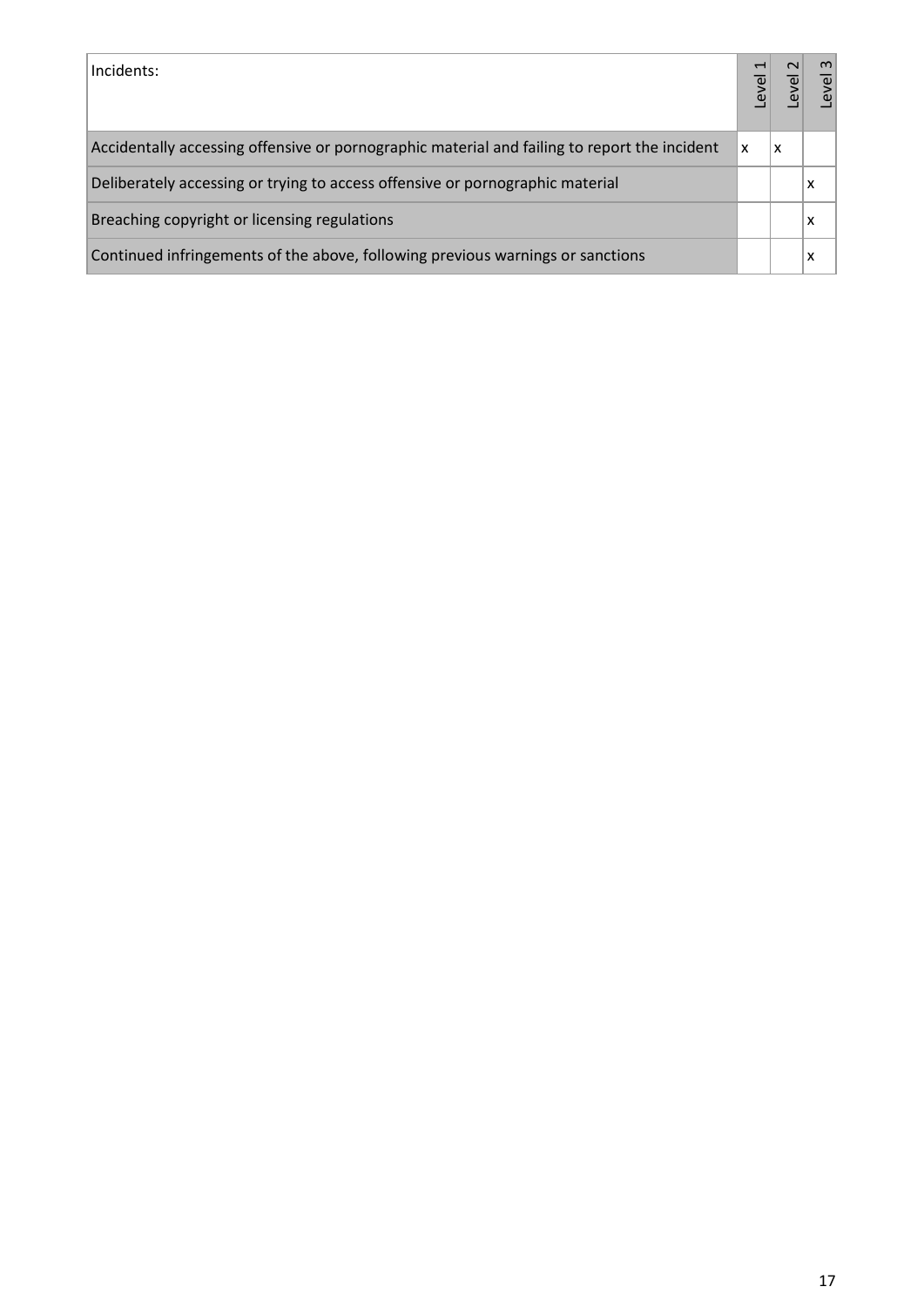### **PARENT/CARER ACCEPTABLE USE POLICY**

New technologies have become integral to the lives of children and young people in today's society, both within schools and in their lives outside school. The internet and other digital information and communications technologies are powerful tools, which open up new opportunities for everyone. These technologies can stimulate discussion, promote creativity and stimulate awareness of context to promote effective learning. Young people should have an entitlement to safe internet access at all times.

This Acceptable Use Policy is intended to ensure that:

- young people will be responsible users and stay safe while using the internet and other communications technologies for educational, personal and recreational use
- parents and carers are aware of the importance of e-safety and are involved in the education and guidance of young people with regard to their on-line behaviour
- school ICT systems and users are protected from accidental or deliberate misuse that could put the security of the systems and users at risk

Penryn College will try to ensure that pupils will have good access to ICT to enhance their learning and will, in return, expect the pupils to agree to be responsible users. Please read the Student Acceptable Use Policy e so that you are aware of the school's expectations of your child while in our care.

Parents/Carers are requested to sign below to show your support of the School in this important aspect of our work.

Parent/Carers Name \_\_\_\_\_\_\_\_\_\_\_\_\_\_\_\_\_\_\_\_\_\_\_\_\_\_\_\_\_\_\_\_\_\_\_\_\_\_\_\_\_\_\_\_\_\_\_\_\_\_\_\_

Student/Pupil Name

As the parent/carer of the above pupil, I give permission for my son/daughter to have access to the internet and to ICT systems at school.

I know that my son/daughter has signed an Acceptable Use agreement and has received, or will receive, esafety education to help them understand the importance of safe use of ICT – both in and out of school.

I understand that the school will take every reasonable precaution, including monitoring and filtering systems, to ensure that young people will be safe when they use the internet and ICT systems. I also understand that the school cannot ultimately be held responsible for the nature and content of materials accessed on the internet and using mobile technologies.

I understand that my son's/daughter's activity on the ICT systems will be monitored and that the school will contact me if they have concerns about any possible breaches of the Acceptable Use Policy.

I will encourage my child to adopt safe use of the internet and digital technologies at home and will inform the school if I have concerns over my child's e-safety.

Signed \_\_\_\_\_\_\_\_\_\_\_\_\_\_\_\_\_\_\_\_\_\_\_\_\_\_\_\_\_\_\_\_\_\_\_\_Date \_\_\_\_\_\_\_\_\_\_\_\_\_\_\_\_\_\_\_\_\_\_\_\_\_\_\_\_\_\_\_\_\_\_\_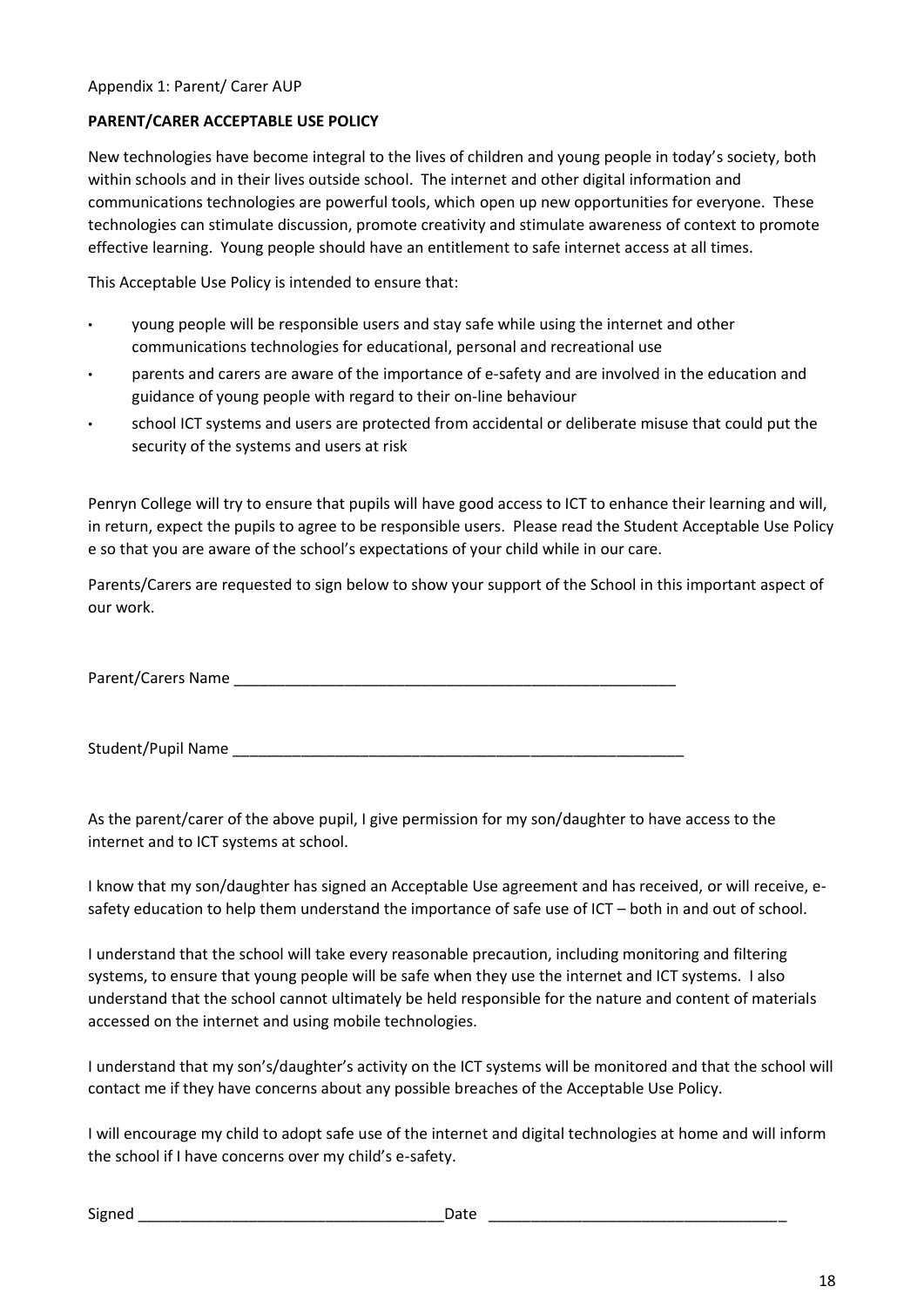## **Appendix 2:**

### **PENRYN COLLEGE – STAFF AND VOLUNTEER COMPUTER RESOURCES ACCEPTABLE USE POLICY**

### **Introduction**

New technologies are integral to the lives of children and young people in today's society, both within schools and in their lives outside school. The internet and digital information and communication technologies are powerful tools, which open up new opportunities for everyone. These technologies can stimulate discussion, promote creativity and stimulate awareness of context to promote effective learning. They also bring opportunities for staff to be more creative and productive in their work. All users have an entitlement to safe internet access at all times.

The standard signature that goes out automatically on all emails from the College includes the following "If the contents of this email are not Penryn College business then in sending this email the sender is not acting as an agent, representative, or in any other capacity for or on behalf of Penryn College. Penryn College accepts no responsibility whatsoever and howsoever arising in connection with this e-mail."

### **This Acceptable Use Policy is intended to ensure that:**

- staff and volunteers are responsible users and stay safe while using the internet and other communications technologies for educational, personal and recreational use
- school ICT systems and users are protected from accidental or deliberate misuse that could put the security of the systems and users at risk
- staff are protected from potential risk in their use of ICT in their everyday work

The school will try to ensure that there is good access to ICT to enhance work and learning opportunities for all. We expect staff and volunteers to agree to be responsible users.

## **ACCEPTABLE USE POLICY AGREEMENT**

I understand that I must use School ICT systems in a responsible way, to ensure that there is no risk to my safety or to the safety and security of the ICT systems and other users. I recognise the value of the use of ICT for enhancing learning and will ensure that pupils receive opportunities to gain from the use of ICT. I will ensure that e-safety is paramount in my work using new Technologies.

## **For my professional and personal safety:**

- I understand that the school monitors my use of the ICT systems, email and other digital communications;
- I understand that the rules set out in this agreement also apply to use of school ICT systems (e.g. laptops, email, VLE etc) out of school;
- I understand that the school ICT systems are primarily intended for educational use and that I will only use the systems for personal or recreational use within the policies and rules set down by this policy;
- I will not disclose my username or password to anyone else, and will not try to use any other person's username and password;
- I understand that I will not allow anyone to access any school-linked device or program that I am logged into and not knowingly access any school-linked device or program that someone else is logged into;
- I will immediately report any illegal, inappropriate or harmful material, including emails of a sexual or racist nature, or incident, I become aware of, to the Network Manager/ Network Support Team;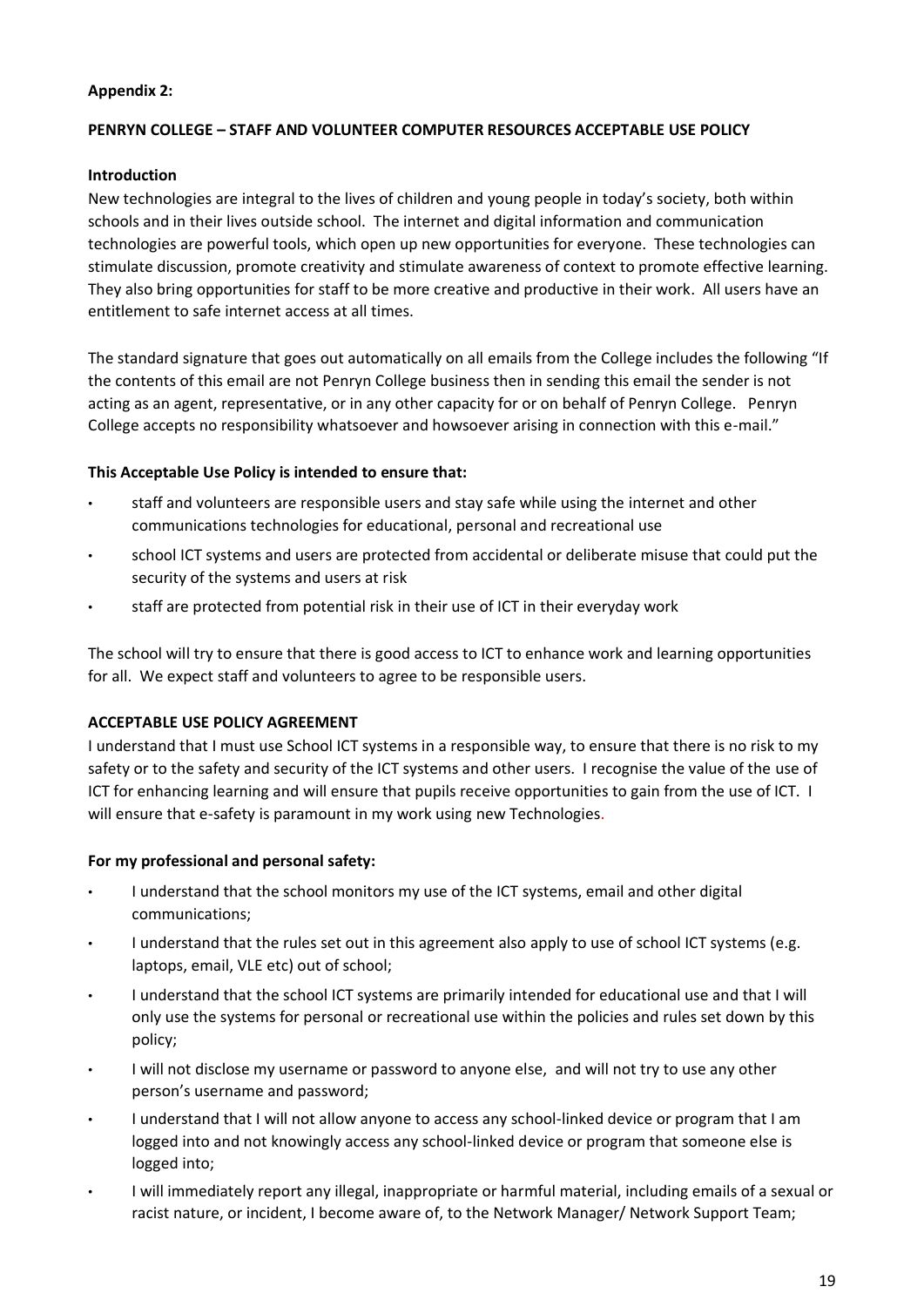- I will not access, copy, remove or otherwise alter any other user's files, without their express permission;
- I will communicate with others in a professional manner, I will not use aggressive or inappropriate language and I appreciate that others may have different opinions. Training will be provided in acceptable email protocols;
- I will ensure that when I take and/or publish images of others I will do so with their permission and in accordance with the school's policy on the use of digital/video images. I will not use my personal equipment to record these images, unless I have permission to do so. If these images are published electronically it will not be possible to identify subjects unless this has been sanctioned'
- I will ensure that any photographs I take do not include subjects that I do not have permission to photograph, particularly with regard to children in the background. I will not publish any such photographs unless I have permission to do so for all subjects.
- I will not use any chat or social networking sites in school for example Facebook, Bebo and MySpace and I will not befriend any current pupils or former pupils under the age of 18 years.
- I will only communicate with students, parents and carers using official school systems. Any such communication will be professional in tone and manner.
- I will not engage in any on-line activity that may compromise my professional responsibilities.
- If leaving my pc for some time I will make sure I lock it to secure my documents.

# **The school and the local authority have the responsibility to provide safe and secure access to technologies and ensure the smooth running of the school.**

- If I want to use my personal hand held/external devices (PDAs/laptops/mobile phones/USB devices etc) on the school network, or with school equipment , I will need the prior agreement of the network support staff and I will follow the rules set out in this agreement, in the same way as if I was using school equipment. I will also follow any additional rules set by the school about such use. I will ensure that any such devices are protected by up to date anti-virus software and are free from viruses.
- I will not allow any personal devices (PDAs/laptops/mobile phones/USB devices etc) to be used by pupils. Any equipment shortfall will be referred to the ICT technical staff for assistance.
- I will not open any attachments to emails, unless the source is known and trusted, due to the risk of the attachment containing viruses or other harmful programmes;
- I will not try to upload, download or access any materials which are illegal (child sexual abuse images, criminally racist material, adult pornography covered by the Obscene Publications Act) and I understand that all incidents will be reported to the Police and I will be suspended from my post pending investigation.
- I will not try to upload, download or access any materials which are inappropriate or may cause harm or distress to others;
- I will not try to use any programmes or software that might allow me to bypass the filtering/security systems in place to prevent access to such materials;
- I will not try (unless by prior arrangement with the Network Manager) to make large downloads or uploads that might take up internet capacity and prevent other users from being able to carry out their work;
- I will not copy, install or attempt to install programmes of any type on or from a machine, or store programmes on a computer, nor will I try to alter computer settings, unless this is allowed in school policies;
- I will not disable or cause any damage to school equipment, or the equipment belonging to others;
- I will only transport, hold, disclose or share personal information about myself or others, as outlined in the Data Protection Act 1998. Where personal data is transferred outside the secure school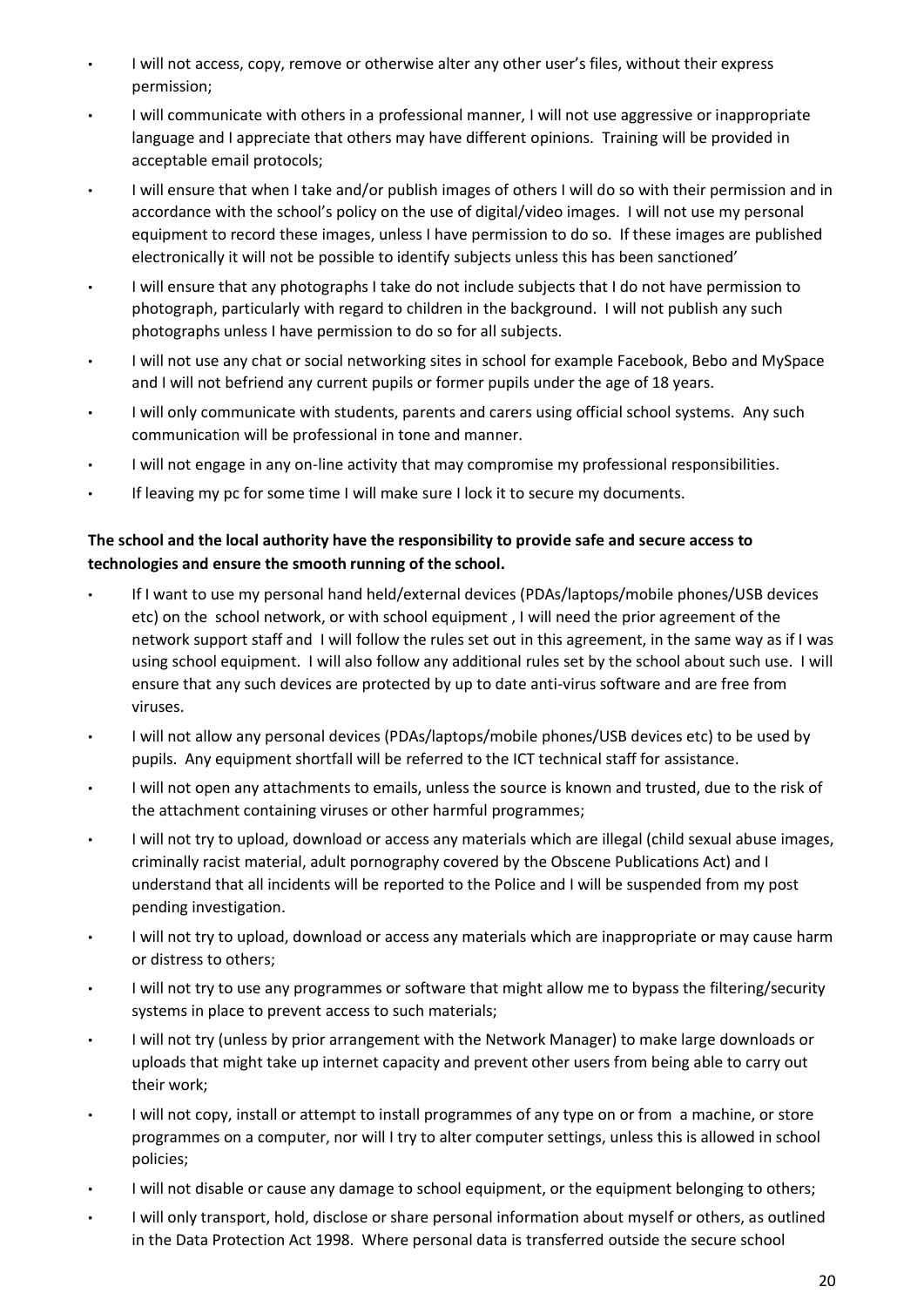network, I understand that it must be encrypted and/or password protected. This applies to any information that allows the identification of an individual, including students' work;

- I understand that data protection policy requires that any staff or pupil data to which I have access, will be kept private and confidential, except when it is deemed necessary that I am required by law or by school policy to disclose such information to an appropriate authority;
- I will immediately report any damage or faults involving equipment or software;
- If sending a message to a large number of recipients who are external to the school network, such as groups of parents, I will BCC all the recipients and share the email with a senior member of staff before sending it.

### **When using the network/ internet in my professional capacity or for school sanctioned personal use:**

- I will ensure that I have permission to use the original work of others in my own work;
- Where work is protected by copyright, I will not download or distribute copies (including music and videos).

## **I understand that I am responsible for my actions in and out of school and that**

- This Acceptable Use Policy applies not only to my work and use of school ICT equipment in school, but also applies to my use of school ICT systems and equipment out of school and my personal equipment in school or in situations related to my employment by school;
- If I fail to comply with this Acceptable Use Policy Agreement, I could be subject to disciplinary action. This could include a warning, a suspension, or referral to Governors and/or the Local Authority and in the event of illegal activities, the involvement of the Police.

I have read and understand the above and agree to use the school ICT systems (both in and out of school) and my own devices (in school and when carrying out communications related to the school) within these guidelines.

Staff/Student teacher/Volunteer Name: \_\_\_\_\_\_\_\_\_\_\_\_\_\_\_\_\_\_\_\_\_\_\_\_\_\_\_\_\_\_\_\_\_\_\_\_\_\_\_\_\_\_\_\_\_\_\_\_\_

Signed \_\_\_\_\_\_\_\_\_\_\_\_\_\_\_\_\_\_\_\_\_\_\_\_\_\_\_\_\_\_\_\_\_\_\_\_\_\_\_\_\_\_\_\_ Date: \_\_\_\_\_\_\_\_\_\_\_\_\_\_\_\_\_\_\_\_\_\_\_\_\_\_\_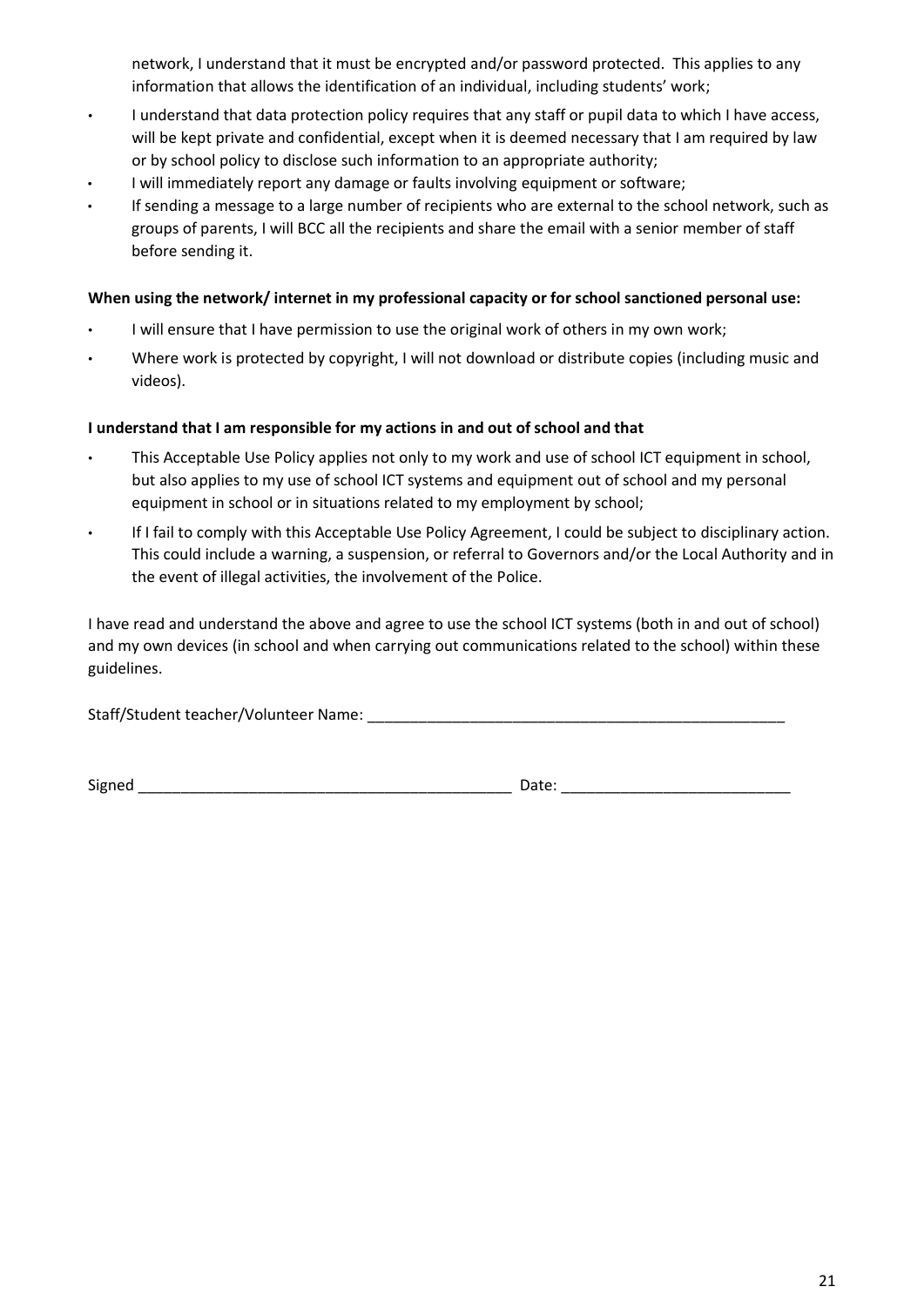# **PENRYN COLLEGE – STUDENT ACCEPTABLE USE POLICY**

Information Communication Technology (I.C.T) is one of the core subjects that make up the National Curriculum, and as such, forms an important part of your education. In fact ICT is increasingly used in all subjects.

In particular we hope you will find the schools' network useful for:

- carrying out research for projects
- finding images to illustrate your work
- doing homework
- creating imaginative and engaging PowerPoint's
- communicating with staff and pupils through email: each student will be given their own email account for school use
- organising your time through the electronic calendar
- accessing the many information resources, including the internet

The school has invested in providing a 'state of the art' computer network so that all students at have the opportunity to use ICT to help them study.

It is important therefore, that the school network, software, user files and all associated equipment be used properly and treated carefully. It is also important that you do not upset or offend any other students or staff by sending or posting inappropriate material via email, mobile phone or on social networking sites. Please read this agreement and sign below to show you agree to abide by its rules. This will allow our network and resources to be maintained at the highest quality.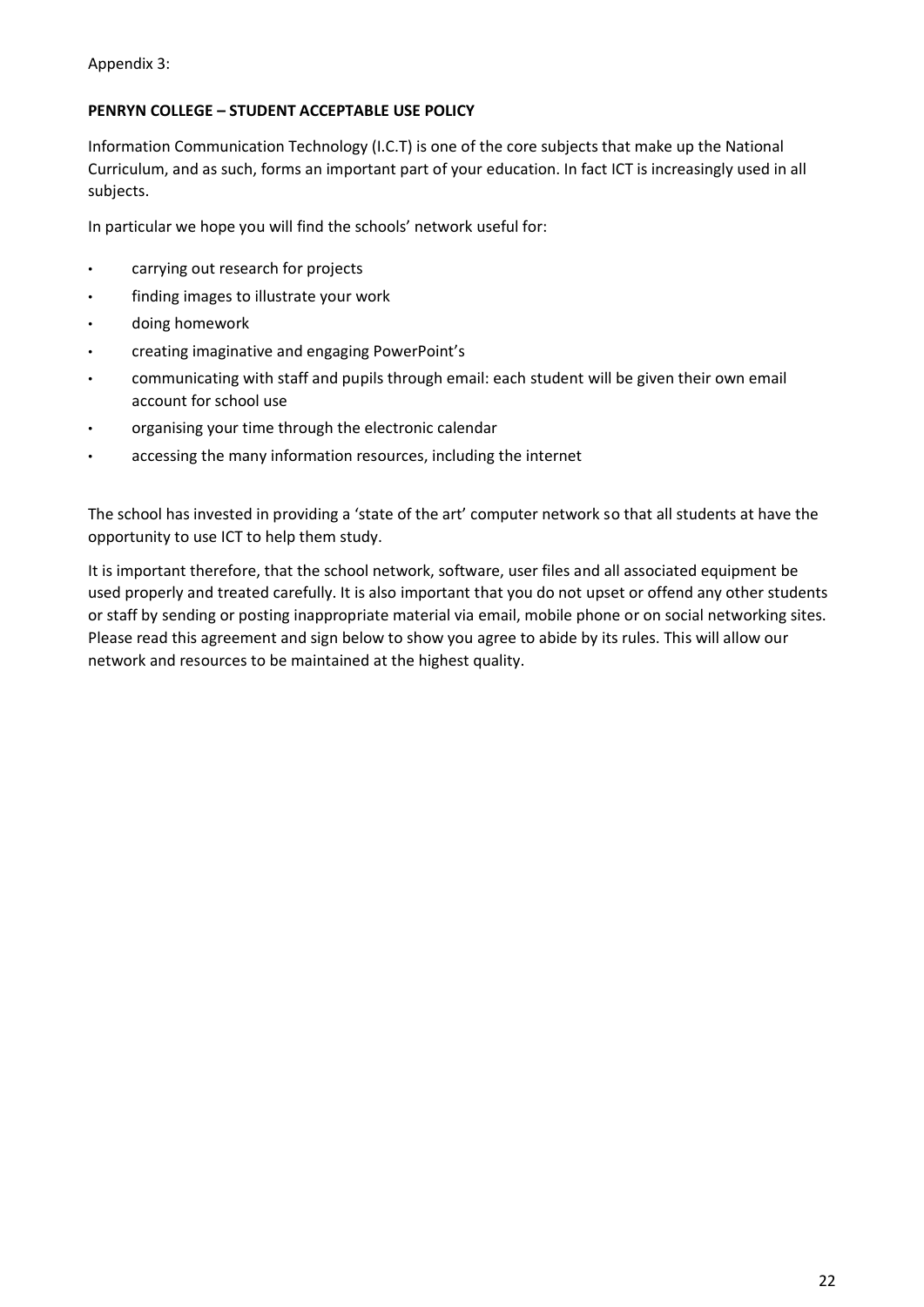### **AGREEMENT**

I agree:-

- during lesson times to use the school internet/intranet only as directed by my teacher. At all other times (breaks and lunchtime e.g.) I will only use them within the framework of school rules and policies.
- not to use the school internet to download or post **anything of an offensive nature to only send emails that are polite and respectful and to ensure that I never use internet or emails to bully or hurt others**
- to do **all I can to help look after** the school computers, including not drinking near PCs or interfering with equipment
- to cooperate with computer room staff during lunchtime clubs
- **to only access my user area and not to give my password to others**
- to check with teachers if I am unsure about what hardware I can bring in and use on the network (MP3s and 4s, mobile phones, handheld consoles and any other similar devices are **not** part of the school network and should **not** be connected to it)
- not to install **any** programmes or applications onto any school computer
- to access only areas of the network for which I have permission
- not to place copyrighted materials on to the school network
- to only use the software made available to me via the normal user desktops  $\Box$  not to copy any **software** that exists on any of the schools' computers

If in doubt ask an ICT teacher or ICT technician.

I understand that if I break this agreement, it could result in me not being allowed to use school computer facilities, disciplinary action being taken and may result in expulsion.

Pupil name \_\_\_\_\_\_\_\_\_\_\_\_\_\_\_\_\_\_\_\_\_\_\_\_\_\_\_\_\_\_\_\_\_\_\_\_\_\_\_\_\_\_\_\_\_\_\_\_\_\_\_\_\_\_\_\_\_\_\_\_\_\_\_\_\_\_

Signed \_\_\_\_\_\_\_\_\_\_\_\_\_\_\_\_\_\_\_\_\_\_\_\_\_\_\_\_\_\_\_\_\_\_\_\_\_ Date \_\_\_\_\_\_\_\_\_\_\_\_\_\_\_\_\_\_\_\_\_\_\_\_\_\_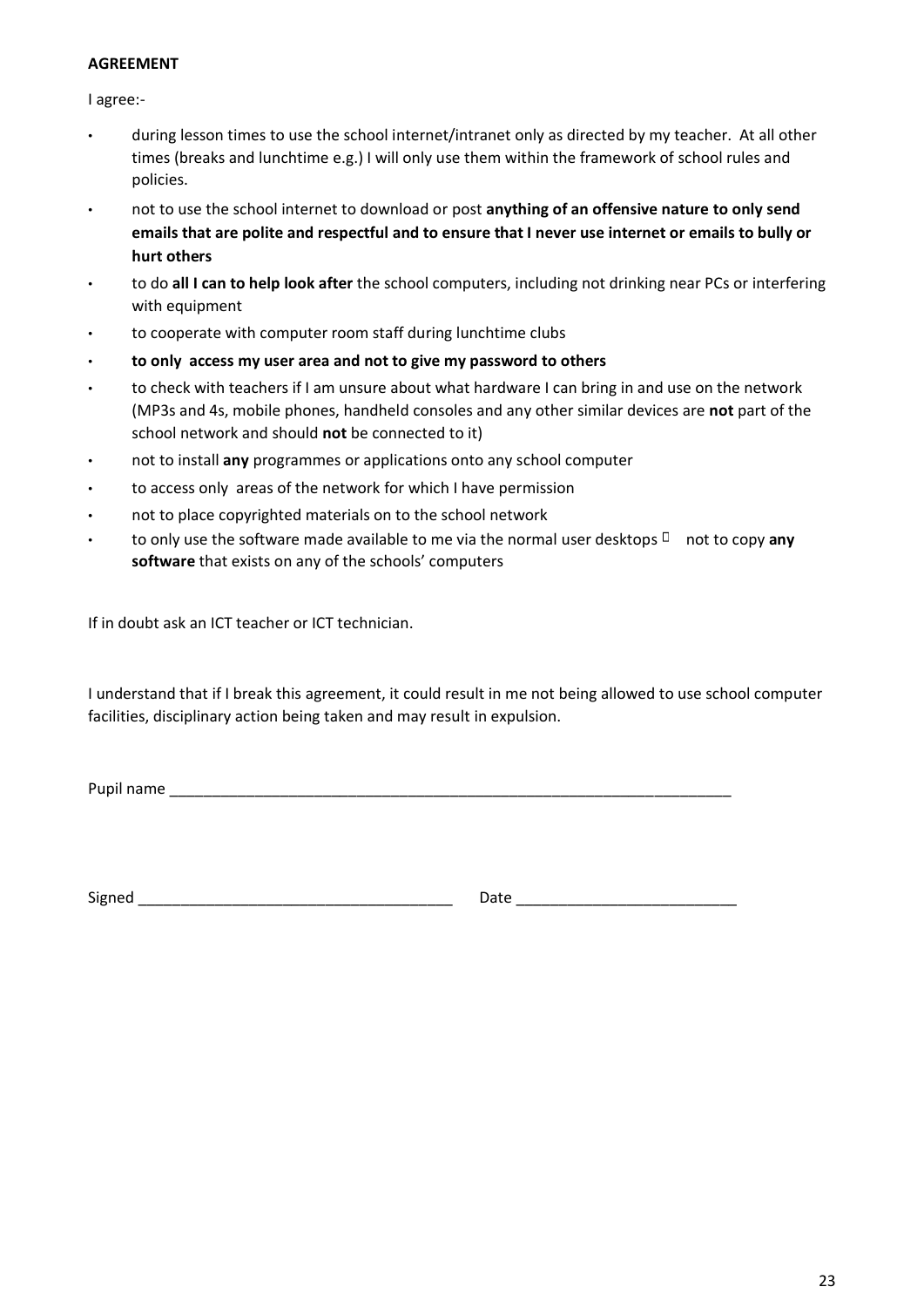Appendix 4:

## **Penryn College: Acceptable Use Policy for Mobile Digital Devices including iPads**

**September 2017 Date of Review: May 2018** 

### **Introduction**

Penryn College may grant a licence to use iPads or other mobile digital devices (together referred to as "iPads" in this policy) to staff and students for the purpose of promoting educational excellence by offering access to information and tools that enhance learning, innovation, research, creativity, communication and enable mobile learning. This policy outlines the acceptable use of iPads and is supplementary to the college's other Acceptable Use Policies for ICT. IPads are a **privilege that carry responsibility** and behavioural expectations consistent with all college rules and policies [Behaviour Policy, Acceptable Use Policy for ICT]. IPads are provided and maintained for the benefit of the whole college community and students are encouraged to use and enjoy these resources, and to help ensure they remain available to all. Inappropriate use may result in disciplinary action.

Students are expected to have regard to this policy at all times to protect the iPads from unauthorised access and damage.

### **Scope**

This policy applies to all students attending the college. All parents/ carers signing this policy on behalf of students agree that they (parents/ carers) have overall responsibility for ensuring safe and appropriate use of iPads and compliance with this policy. This includes responsibility for the use of iPads through internet connections at the student's home, or at a site other than the college.

### **Equipment**

- 1. Each iPad will be restricted to a set of allowable Apps. The college will decide which Apps are made available and will be advised by student iPad Champions on future Apps to be added to the approved list.
- 2. No action will be taken that damages, disables or harms the operation of the iPad. The iPad will be kept away from liquids, heat and protected at all times by suitable screen protection and the supplied case.
- 3. The iPad will be used for the purpose of accessing information and as a tool to enhance learning. During lessons, iPads must only be used as, and when directed by, a member of staff. Use at break times is only permitted in designated areas of the school.
- 4. IPads must remain free of writing, drawing, stickers, labels or skins, unless provided or authorised by the college.
- 5. For use outside the college, it is the responsibility of parents/ carers to provide access to an appropriate internet connection. The iPad configuration will cause all connections to be routed via the college internet filter and will log websites accessed by each device.
- 6. While in the college, students will be provided with filtered, secure internet access. The college's network is the only internet connection that students will use whilst in the college.
- 7. The college reserves the right to inspect the iPads at any time to ensure that they are being used in accordance with this policy. There is no right to privacy for any files, email, social network, or any other content stored or accessed using an iPad.
- 8. The iPad will, at all times, remain the property of the college. The college reserves the right to recall the iPad or confiscate the iPad at any time and alter, add or delete installed software or hardware.
- 9. IPads must be brought to college each day, fully charged. IPads must be charged overnight in a secure place. Students must not bring mains chargers and cables into school as these are not PAT tested.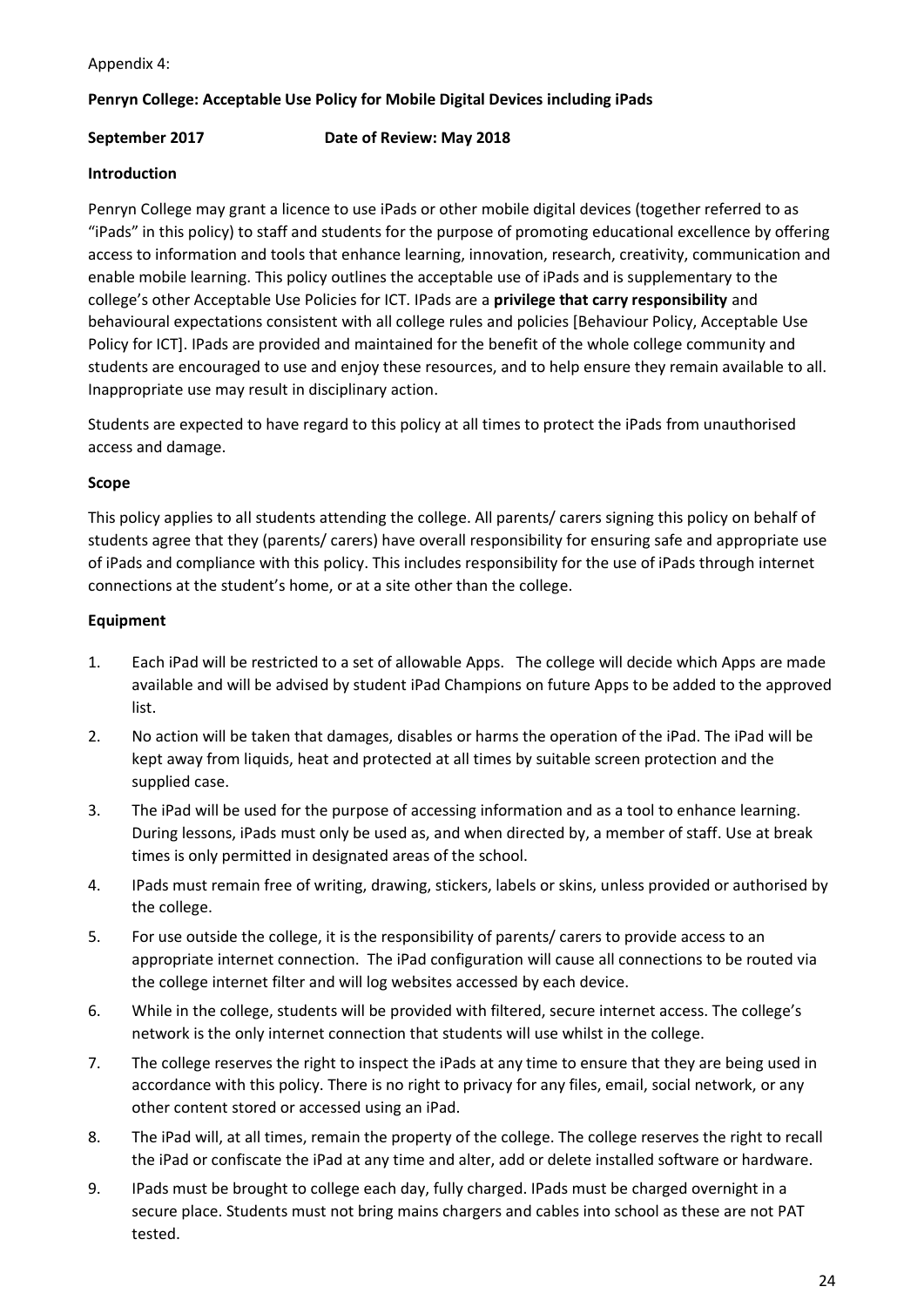## **Security and Privacy**

- 1. Passwords/ pin codes will not be shared except with parents and will be changed as directed by the college. Parents/ guardians should be able to access the machine for the purpose of supervising and supporting their child's learning.
- 2. Students must only use their own iPad. Students must not ask for another student's pin code/ password.
- 3. Students will not attempt to bypass the college's internet filtering. To do so is a breach of this policy and will be treated as a very serious behaviour incident.
- 4. There is no right to privacy when using an iPad. All files, emails, photos etc can be sampled by the college to ensure that the device is being used in an appropriate way. There will be a routine random audit process and if asked, students must make their iPad available immediately for sampling.
- 5. All iPads must have a lock code (password) enabled. The iPad will be set so that the lock activates automatically after a short period of time (e.g. 5 minutes). This will be controlled by the college.
- 6. IPads must never be left unattended in a public place, either on college premises or elsewhere. Nor should the iPad be left in plain sight within a vehicle. Lockers are available in college for students to store their iPads and other valuables.
- 7. In the event that the iPad is lost, damaged or stolen, this must be reported to the college immediately. If the iPad is broken or damaged, it must be taken immediately to the IT team for an evaluation. If the iPad is lost or stolen, police must be notified and the incident number reported to the college along with other reasonable details. There may be a £50 charge payable by parents towards replacement or repair costs should the iPad be damaged, lost or stolen as a result of recklessness or negligence. On a subsequent occasion of loss, theft or damage, this charge may increase.

#### **Use of the Internet**

- 1. The internet is available to students for educational purposes and whilst at the college, should be used by students for learning and educational activities.
- 2. Students should only access, and should only attempt to access, suitable learning material. Using the internet to obtain, download, send, print, display or otherwise transmit or gain access to materials that are unlawful, obscene, or abusive is not permitted and will be treated as a serious behaviour incident.
- 3. The college will contact appropriate authorities including the Police in the event of unlawful access to materials.
- 4. Access to materials must respect the work and ownership rights of people. This includes abiding by copyright laws.
- 5. Access to materials, webpages, files (documents or images) that are in anyway illegal, offensive, in bad taste or immoral will be in breach of this policy. As a general rule, if any person might reasonably be offended by the contents of a page then viewing it will be a breach of this policy and will be treated as a serious behaviour incident.
- 6. Please note, ALL internet access is routed via the college and is logged against each individual iPad.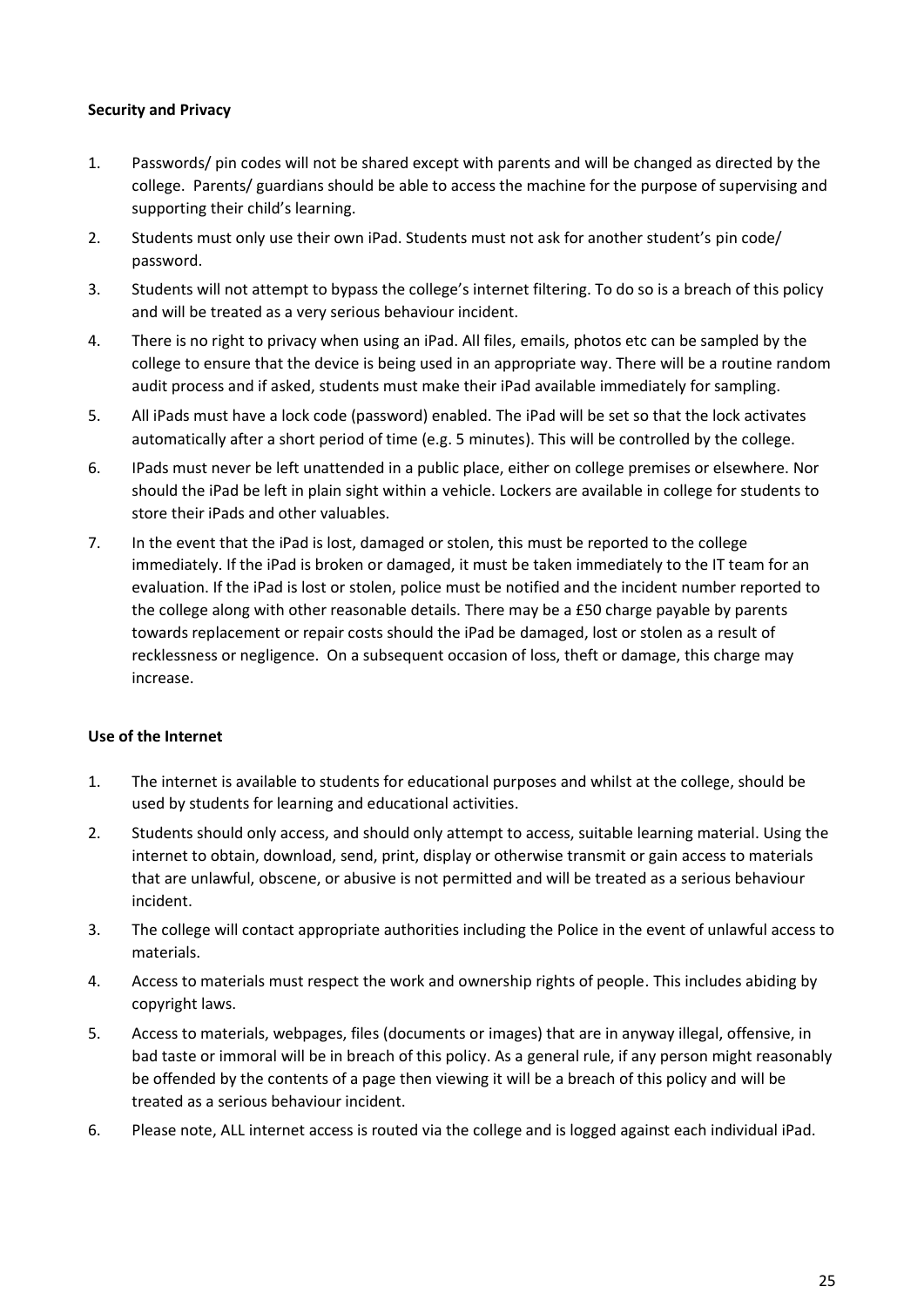## **Use of email**

Students' use of email, including on the iPads, is covered by the AUP all students sign before using the school network.

## **Use of social media**

- 1. Initially the college iPads will not be able to access social media. In future, students will not be permitted to use the machines for this purpose unless their tutor and parents agree that they have earned this privilege.
- 2. In general, the use of email and messaging networks within lessons is permitted only where for learning and when directed and supervised by a member of staff. Students must uphold, at all times, the highest standards when communicating for the purposes of learning using the college's iPads. Any posts that harm the college's reputation will be regarded as serious disciplinary offences.

## **Use of music, games and digital images**

- 1. Initially students may not download music and games. Students are not permitted to use the machines for this purpose unless their tutor and parents agree that they have earned this privilege.
- 2. The taking of photographs and video, and other digital images, using the college's iPads is permitted only for the purpose of enhancing learning.
- 3. Any images taken for the purpose of enhancing learning must only be used within the lesson and the lesson's activities as directed by the teacher.
- 4. At the end of the lesson or learning activity, digital images that are no longer needed must be deleted.
- 5. The use outside the college of digital images taken during lessons, including posting or uploading images onto the internet or social media, sites is expressly forbidden.
- 6. In general, the consent of parents to take images of students is requested annually by the college. Only images that have parental consent will be used by the college for the purpose of marketing or reporting.
- 7. The use of iPads to take photos or videos of students outside of lessons is strictly forbidden. Posting digital images of students onto the internet or social media sites is a serious breach of this policy and will result in disciplinary action.

# **Personal Use of iPads**

The use of iPads outside college for personal activities is permitted, providing the student complies with this policy. All activities on the iPad will be subject to routine sampling and checking procedures. If a student becomes aware that another student is in breach of this policy, they must notify the IT team or another member of staff immediately.

# **Return of iPads**

If a student leaves the college for whatever reason, the iPad must be returned during the final week of attendance at the college. The college reserves the right to recall the iPads without notice. Failure to follow the terms of this policy may result in the iPad being recalled by the college. Failure to return the iPad may result in a theft report being filed with the local police department, which may lead to criminal prosecution or civil liability.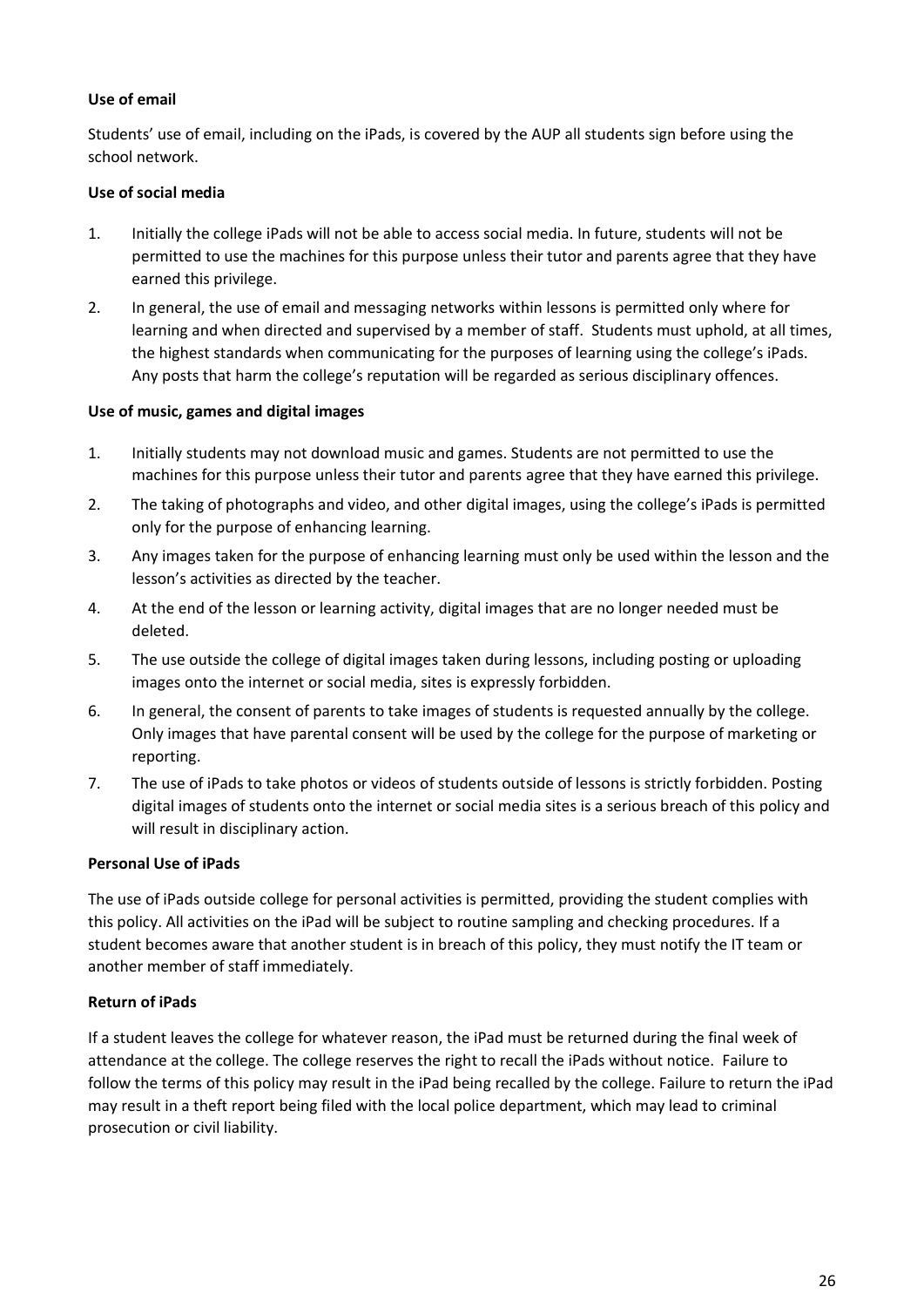### **Costs**

At the end of the academic year or when the student leaves the college, the iPad, case and charging lead will be returned to the college. Deliberate or reckless actions by students which result in damage, loss or theft may result in parents being asked to pay a charge or, when appropriate, the full cost of repair or replacement. Repeated loss, damage or theft may result in the iPad not being available to the student outside of the college or it being withdrawn altogether.

### **Monitoring**

The college will monitor the use of email, social media sites, files, downloads and any other activity carried out on the iPad provided by the college. There is no right to privacy when using the iPad.

### **Changes to this policy**

The college reserves the right to make changes to this policy from time to time. Any changes will be notified to students and parents. The policy will be reviewed at least annually.

*This policy must be read carefully by parents and students. Use of the college's iPads must be in accordance with this policy and breaches may result in disciplinary action. Where appropriate, police or other outside agencies may be informed and/or other legal action taken. This policy applies to the use of digital devices (iPads) owned by the* college*.* 

## **Summary iPad Policy**

*The points below summarise the agreement between parent, students and the college regarding the provision of iPads for students, where 'I' signifies the student. More information is in the full policy, available on our website.* 

- 1. I will report any loss, theft or damage to the iPad to the college immediately. In the case of theft or loss, I will also report this immediately to the Police and tell the college the incident number of this report. I understand that the iPad is insured by the college and that a charge of £50 may be made to parents in the case of loss, theft or damage to the iPad.
- 2. I will not use inappropriate, abusive or discourteous language when sending any electronic communications (e.g. email) or encourage others to use such language.
- 3. I will not use my iPad during break or lunchtime unless specifically asked to do so by a member of staff or in one of the identified areas for this purpose.
- 4. I will use my iPad in lessons in the way in which I am asked, and follow the instructions given by the teacher.
- 5. I understand that the iPad is provided for learning. Any work, files, apps, games, photos or videos on the iPad are stored at the college's discretion and I will remove them if asked to do so.
- 6. I will not post, or encourage others to post, photos, videos or other material relating to Penryn College onto Facebook or any other social network site or website.
- 7. I understand the college will take disciplinary action if I am involved in an online activity that damages the reputation of the college, its staff or other students.
- 8. I will never leave the iPad in an unsecured or unlocked place.
- 9. I will inform the IT team or a member of staff if I witness or am informed of a breach of this policy or any improper use of an iPad by another student**.**
- 10. I will charge the iPad each evening at home and bring it into college every day.
- 11. I will ensure that the iPad is always suitably covered by the provided case with screen protection.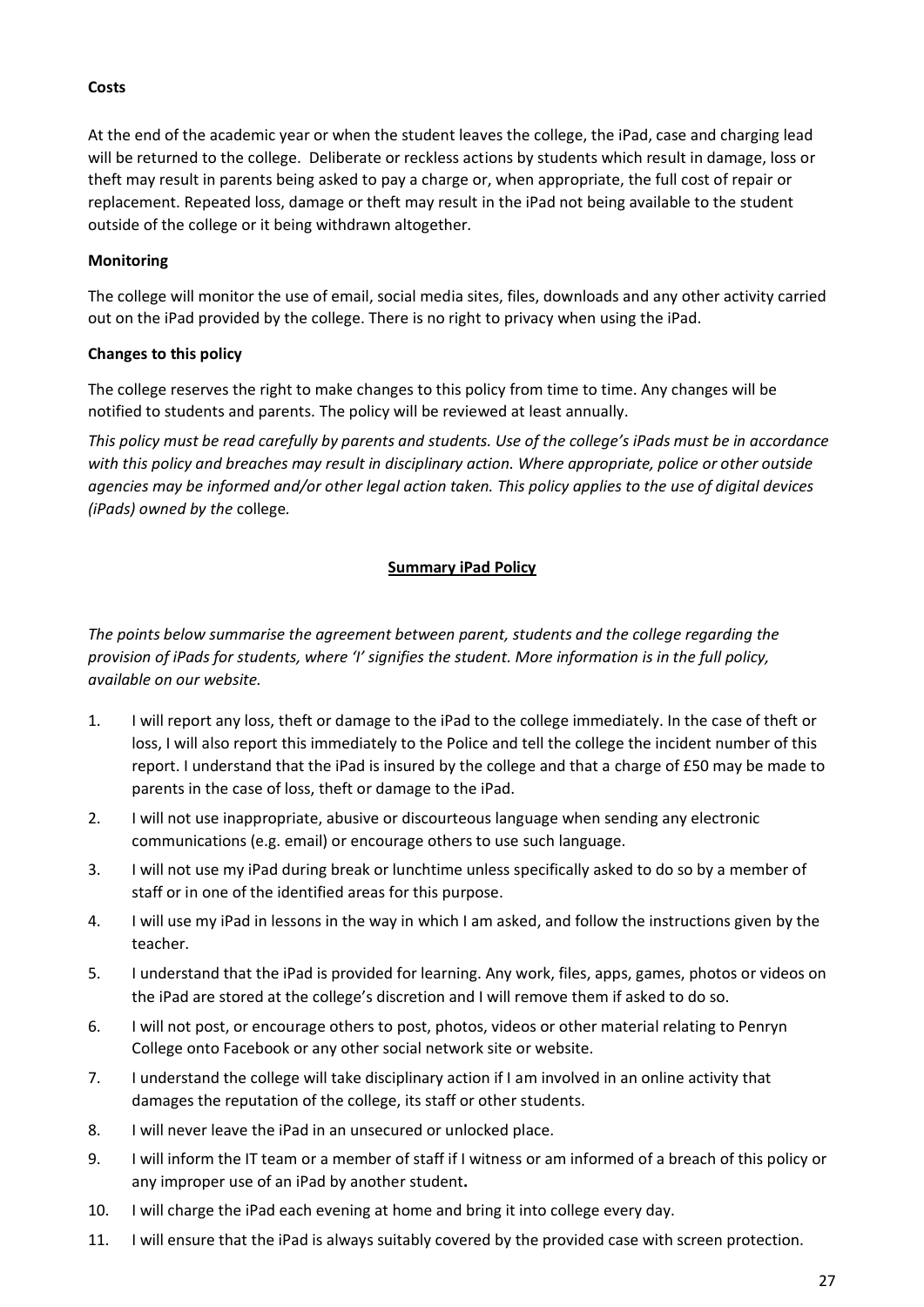- 12. I will not take any action that has the potential to damage the iPad or the iPad belonging to another student or member of staff.
- 13. I will return the iPad, case and charging lead to the college on request. I understand that the iPad and charging lead remain the property of the college.
- 14. I understand that the iPad is provided for the purpose of learning and education and I will use the iPad for this purpose. Any Apps installed other than for this purpose will be removed on request by the college.
- 15. I will protect the iPad with a pin code/ password. I will share this password only with my parents/ guardians and no-one else. I will share my code with them so they can access my iPad when they want to. I will not use or attempt to use the password of another student.
- 16. I understand that the use of the iPad will be monitored by the college and that there is no right to privacy when using the iPad. I understand that any activity carried out on the iPad may be monitored by the college.
- 17. I understand the college may take action against me if I am involved in incidents of inappropriate behaviour when I am out of school. Examples would include cyber-bullying, inappropriate use of images, damage to the iPad etc. The college will involve the police or other agencies if appropriate.

**Signature of student: \_\_\_\_\_\_\_\_\_\_\_\_\_\_\_\_\_\_\_\_\_\_\_\_\_\_\_\_\_\_\_\_\_\_\_\_\_\_\_\_\_\_\_\_\_\_\_\_\_\_\_\_\_\_\_\_\_\_\_\_\_\_\_** 

**Signature of parent/ carer: \_\_\_\_\_\_\_\_\_\_\_\_\_\_\_\_\_\_\_\_\_\_\_\_\_\_\_\_\_\_\_\_\_\_\_\_\_\_\_\_\_\_\_\_\_\_\_\_\_\_\_\_\_\_\_\_\_\_\_** 

**Date: \_\_\_\_\_\_\_\_\_\_\_\_\_\_\_\_\_\_\_\_\_\_\_\_\_\_\_\_\_**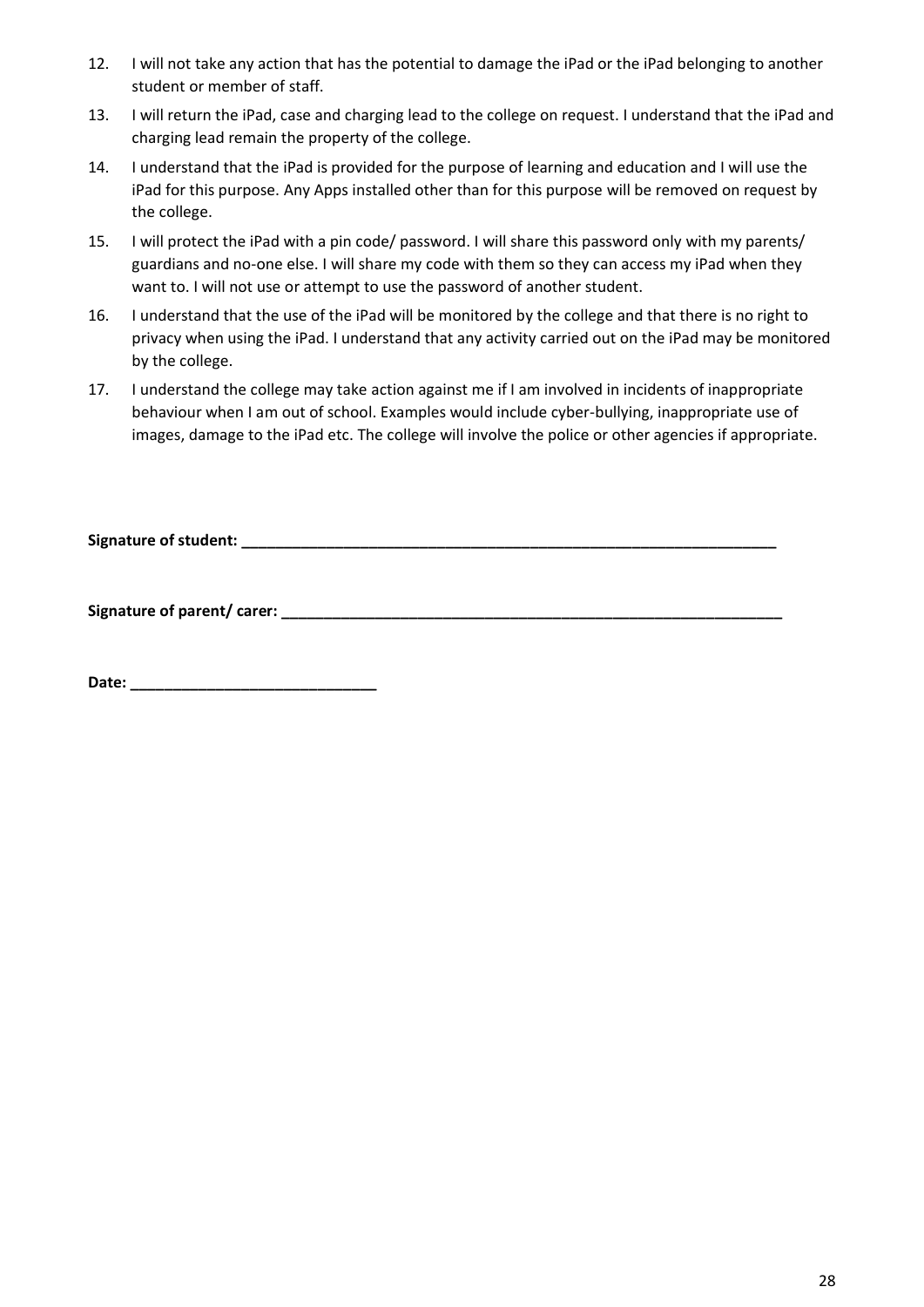## **Cyberbullying:**

What advice can we give our students at Penryn College?

We recognise that the internet is an amazing resource and can be used in a number of positive ways. However, content posted online can be easily misunderstood by others and taken out of context. It is important our students, parents/careers, and our staff recognise the importance of students 'thinking before they post' and the need for them to respect their friends' and peers' thoughts and feelings online. As a school, we believe that what's considered morally right and wrong offline must also be thought of in the same way online, and treating others with respect on the internet is a good way to ensure that online situations are less likely to escalate into cyberbullying situations.

Staff at Penryn College should:

- 1. Understand the tools: be aware of the [reporting mechanisms](http://www.childnet.com/resources/how-to-make-a-report) [on](http://www.childnet.com/resources/how-to-make-a-report) different sites and services so we can support our students in making a report.
- 2. Discuss cyberbullying: be proactive in discussing cyberbullying with our students; how it occurs, why it occurs, and the consequences of such behaviour.
- 3. Know who to report to: ensure that all staff make students aware of who to go to at Penryn College if they have concerns about cyberbullying incidents.
- 4. Understand that cyberbullying can also manifest itself as 'Peer on Peer' abuse

Through Tutor Period, assemblies, Curriculum lessons we advise students to:

- 1. Don't reply: most of the time the bully is looking for a reaction when they're teasing or calling someone nasty names. We advise our students not to reply, if they do they're giving the bully exactly what they want.
- 2. Save the evidence: encourage students to save the evidence of any emails or text messages they receive. This is so they have something to show when they do report the cyberbullying.
- 3. Tell someone: encourage our students to tell a trusted adult if they are being cyberbullied, and to tell them as soon as they can in order to minimise their own upset or worry.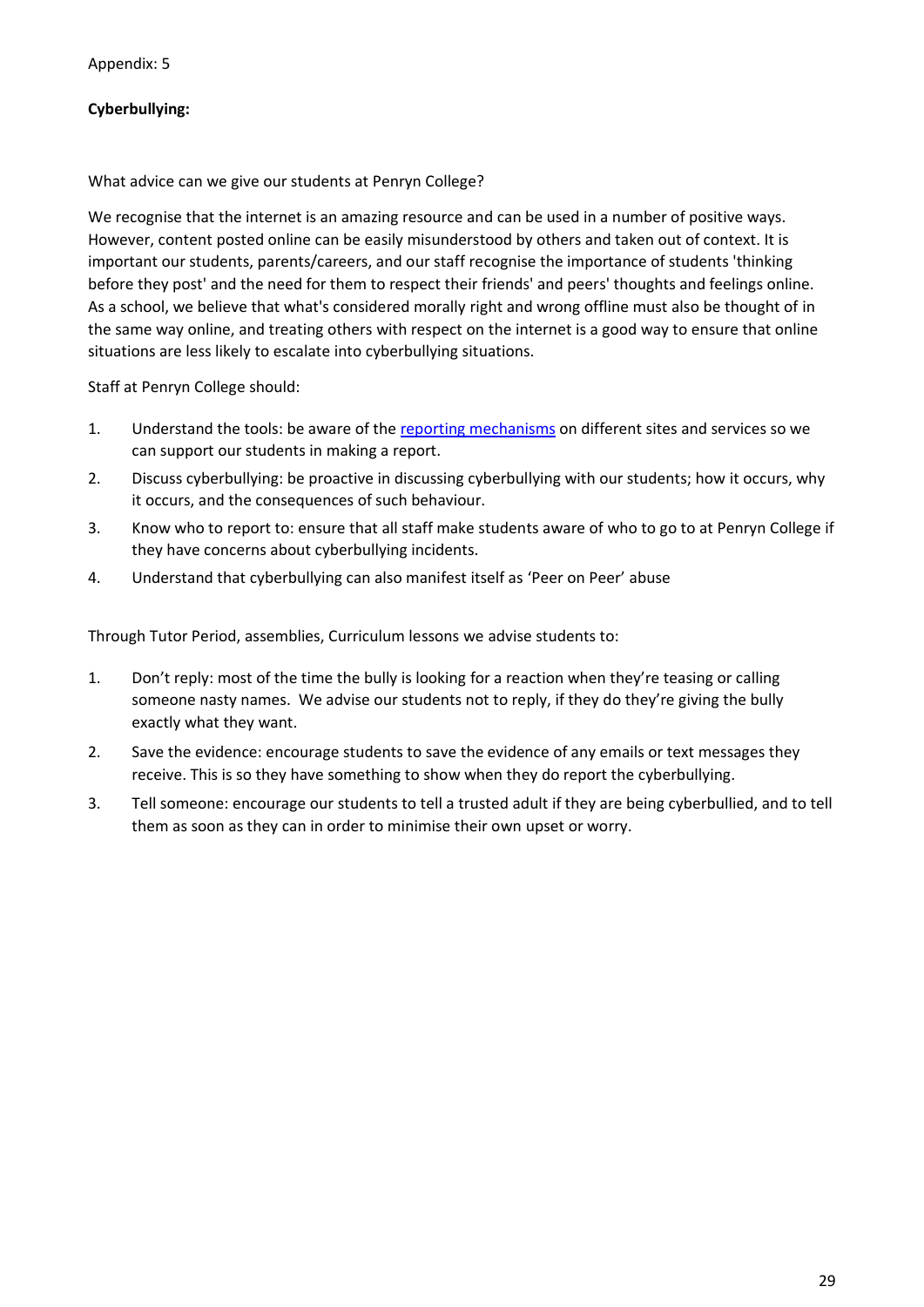### **Sexting**

At Penryn College we define sexting as 'sending a sexually explicit message'

**We believe we have a responsibility to ensure that all our students are aware of the law with regard to 'sexting'. We will do this annually through whole school assemblies, tutor period, curriculum delivery, and where appropriate with individual students as part of our e-safety individual support programme.** 

**The law states** that if a young person under the age of 18 engages in 'sexting' by creating an explicit photo or video of themselves then they have potentially created an image of child abuse. By sending this content on to another person, they have distributed an image of child abuse. By receiving content of this kind from another young person, they are then in possession of an image of child abuse.

Through whole school assemblies, tutor period, curriculum delivery, and where appropriate with individual students as part of our e-safety individual support programme, it is important that we ensure our students are aware of the risks of 'sexting'.'

## **What other risks are there?**

- **Reputation damage:** with young people connecting via a wide range of technologies and social media sites, sexting content can be distributed to other users very quickly. This prevents the young person from controlling where the content is posted. This can result in damage to a young person's reputation in their school or local community, and in online communities. As content posted online can potentially exist forever in the public domain, this can have longer term effects on a young person's reputation and aspirations.
- **Emotional and psychological damage:** the distribution of sexting content to others can cause distress and upset to the young person involved, especially if the content is distributed by someone they entrusted it to. The effects of others seeing this content can lead to negative comments and bullying, and may result in a young person losing confidence or self- esteem, and in extreme cases can lead to depression and other risks.

## **As staff we should always give the following advice in relation to 'sexting':**

- **Resist peer pressure:** the creation of sexting content is quite often due to pressure from a partner or group. Discussing peer pressure with your pupils is a positive way to encourage them to take responsibility for their own actions and resist pressure from others to engage in activities they are uncomfortable with, or know to be against the law.
- **Know the law:** although pupils will be treated as victims in instances of sexting, it is important to educate them about how such behaviour breaks the law, and the potential consequences.
- **Understand the consequences:** increasing your pupils' awareness about what can happen after sexting content has left their control is very important in helping them to understand the effects that may have on their reputation and psychological wellbeing; both short term and long term.
- **Lose your inhibitions and you lose control:** the distribution of sexting content is often deliberate but can also happen in a less planned way, for example through spontaneity or peer pressure, or if a young person is under the influence of alcohol or drugs and their judgement is impaired. Remind your pupils that they have control over the images they create and share, but once they have shared that content, it is out of their control.

It's never too late to tell someone: encourage pupils to speak to someone they trust if they are involved in a sexting incident. Although it may feel like the end of the world to a young person, there is always a way back. The quicker they speak to someone, the better the chance of managing the spread of the content.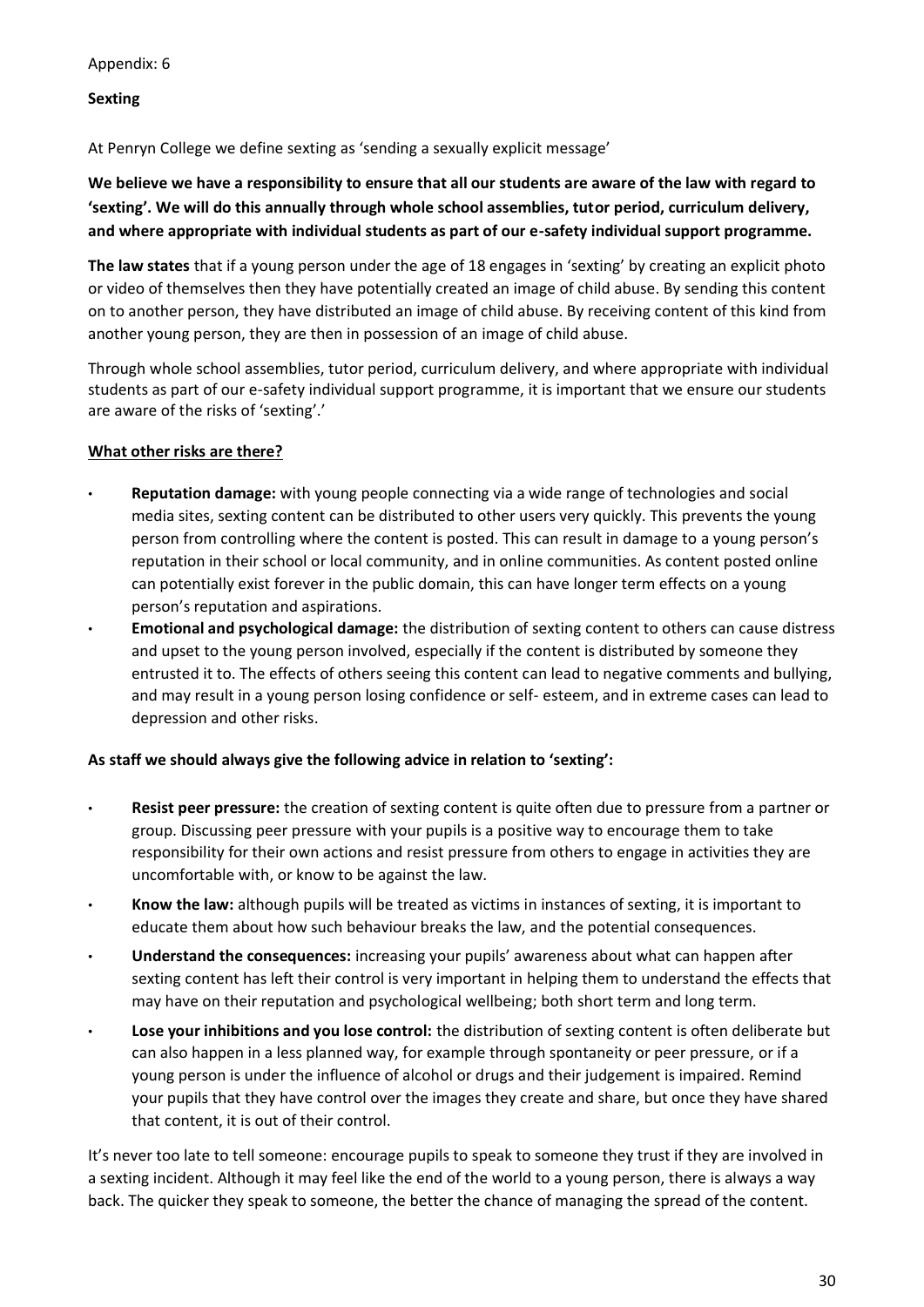Appendix 7

### **Prevent – Protecting students from the risk of 'Radicalisation'**

At Penryn College we are committed to promoting student welfare and safety. As part of this, we believe it is important to protect students from the risk of radicalisation. It is essential that our staff are able to identify students who may be vulnerable to radicalisation, and know what to do when they are identified.

However, this does not mean that we believe that our students shouldn't debate issues such as 'extremism'; on the contrary, we feel it is important that students are able to debate such controversial topics in the safety of the classroom and develop the knowledge and skills to be able to challenge extremist arguments. In conjunction with this, we also believe that the promotion of British Values, enable our students to build resilience to radicalisation.

All our Safeguarding staff and those who deliver our PSHEE curriculum have been trained in the **Channel Process**.

For further information see the Department for Education's guidance: **The Prevent duty Departmental advice for schools and childcare providers June 2015** 

#### PREVENT – VULNERABILITY ASSESSMENT FRAMEWORK

Staff Should:

✓ Identify individuals at risk of being drawn into terrorism

 $\checkmark$  Assess the nature and extent of that risk

Develop the most appropriate support plan for the individuals concerned

Risk Assessment:

| <b>Nature of Risk:</b>                     | Level of risk $(1-5)^*$ |
|--------------------------------------------|-------------------------|
| Engagement with a group, cause or ideology |                         |
| Feelings of grievance and injustice        |                         |
| Feeling under threat                       |                         |
| A need for identity, meaning or belonging  |                         |
| A desire for status                        |                         |
| A desire for excitement and adventure      |                         |
| A need to dominate and control others      |                         |
| Susceptible to indoctrination              |                         |
| A desire for political or moral change     |                         |
| Opportunistic involvement                  |                         |
| Family or friends involvement in extremism |                         |
| Being at a transitional time of life       |                         |
| Being influenced or controlled by a group  |                         |
| <b>Relevant Mental Health issues</b>       |                         |